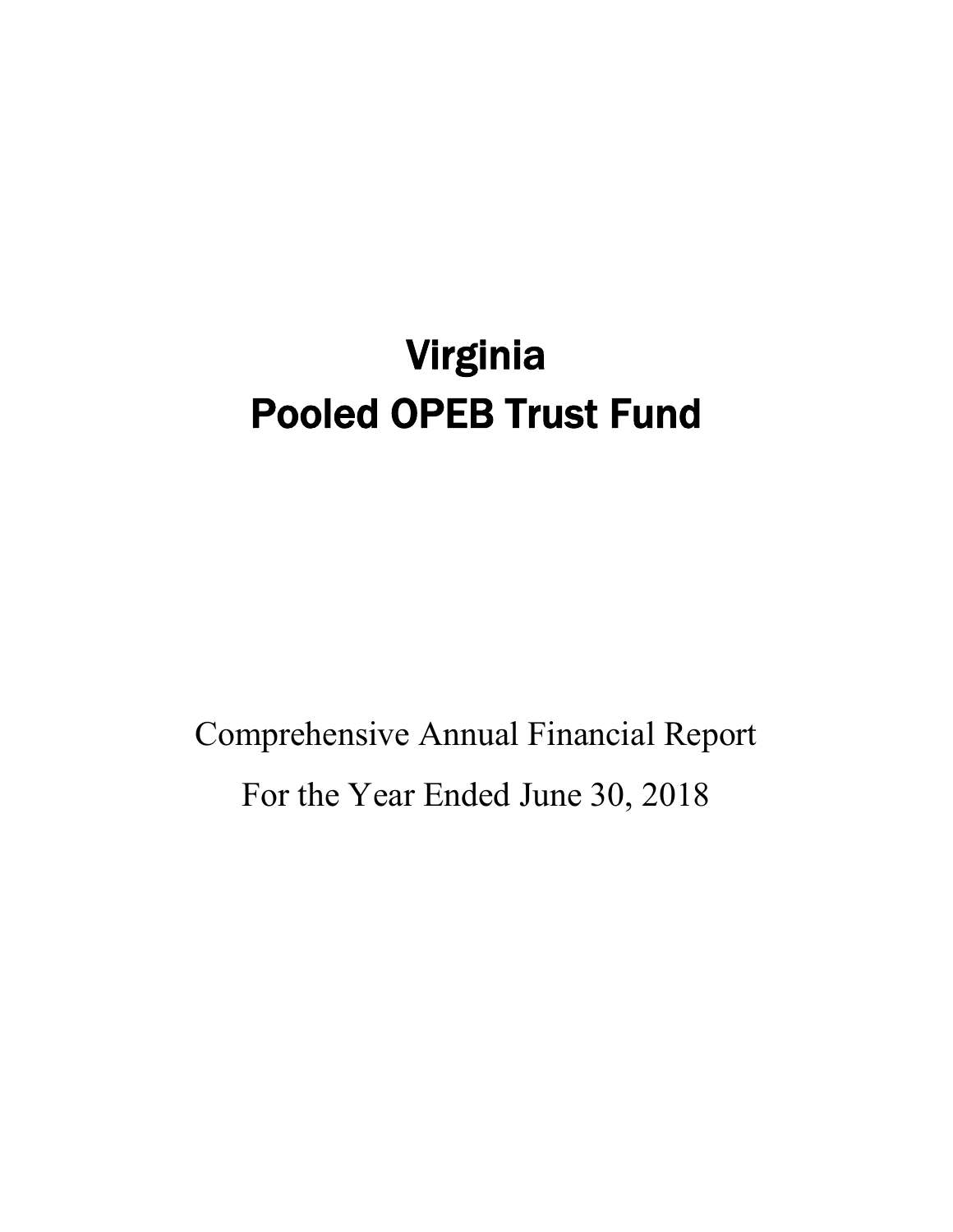# Virginia Pooled OPEB Trust Fund

Comprehensive Annual Financial Report For the Year Ended June 30, 2018



Prepared by: VML/VACO Finance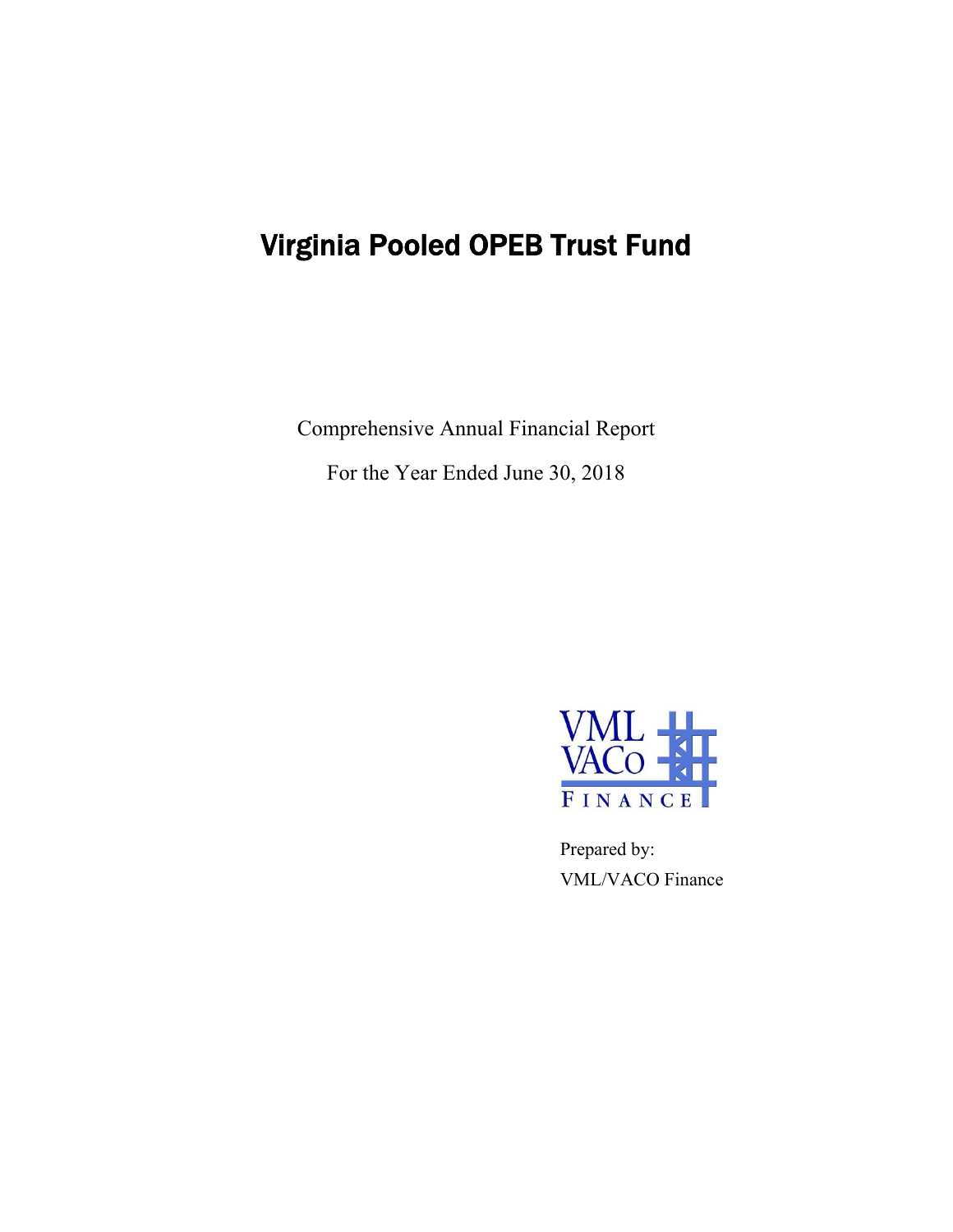### **Virginia Pooled OPEB Trust Fund Comprehensive Annual Financial Report For the Year Ended June 30, 2018**

### **Table of Contents**

### **Introductory Section**

| Letter of Transmittal                                                                                                                                      | $\mathbf{1}$ |
|------------------------------------------------------------------------------------------------------------------------------------------------------------|--------------|
| Organizational Chart                                                                                                                                       | 6            |
| Governing Board and Administration                                                                                                                         | $\tau$       |
| <b>Financial Section</b>                                                                                                                                   |              |
| Independent Auditors' Report                                                                                                                               | 9            |
| Management's Discussion and Analysis                                                                                                                       | 11           |
| <b>Basic Financial Statements</b>                                                                                                                          |              |
| <b>Statement of Net Position</b>                                                                                                                           | 16           |
| Statement of Changes in Net Position                                                                                                                       | 17           |
| Notes to Financial Statements                                                                                                                              | 18           |
| <b>Compliance Section</b>                                                                                                                                  |              |
| Independent Auditors' Report on Internal Control over Financial Reporting and on<br>Compliance and Other Matters Based on an Audit of Financial Statements |              |

Performed in Accordance with *Government Auditing Standards* 27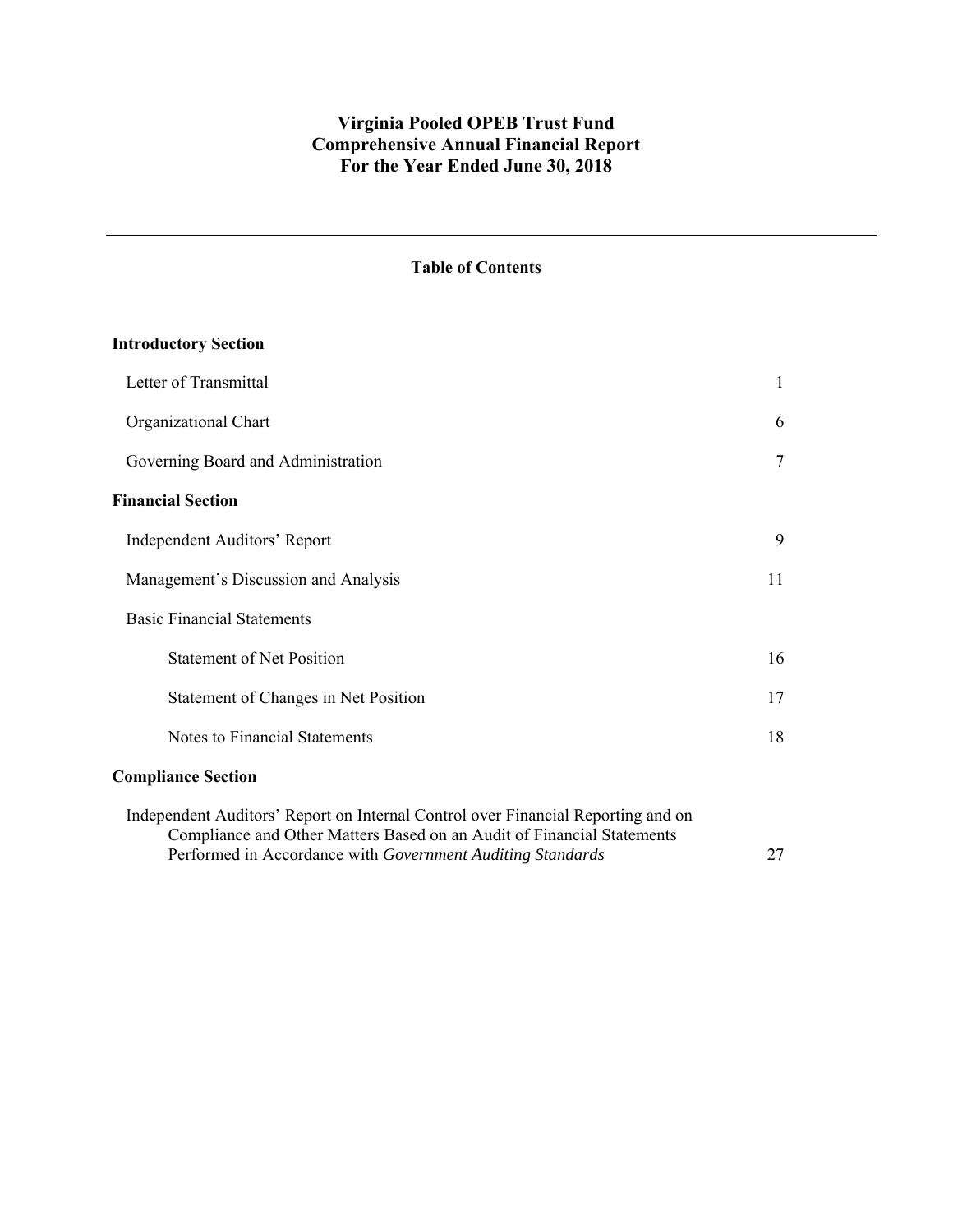## **Virginia Pooled OPEB Trust Fund**

*Letter of Transmittal* 

October 31, 2018

Honorable Board of Trustees Virginia Pooled OPEB Trust Fund Richmond, Virginia

It is our pleasure to submit the *Comprehensive Annual Financial Report* (CAFR) of the Virginia Pooled OPEB Trust Fund (Trust) For the Year Ended June 30, 2018. The CAFR represents a compilation of financial data that details the Trust's financial status. Information contained in this report was prepared in strict conformance with accounting principles generally accepted in the United States of America as promulgated by the Government Accounting Standards Board (GASB). The CAFR is intended to provide readers with a clearly articulated, user-friendly reporting of the Trust's financial affairs. Responsibility for both the accuracy of the data, and the completeness and reliability of the presentation, including all disclosures, rests with the management of the Trust. To the best of our knowledge and belief, the enclosed data are accurate in all material respects and are reported in a manner that presents fairly the financial position and the activities of the Trust.

The CAFR is presented in three sections:

1) *Introductory Section* – includes this letter of transmittal, identification of the Trust's administrative organization, and descriptions of administrative responsibilities.

2) *Financial Section* – consists of the Report of Independent Auditors, Management's Discussion and Analysis (MD&A), basic financial statements, and the notes to the financial statements.

3) *Compliance Section* – consists of the Report of Independent Auditor on Internal Control Over Financial Reporting and on Compliance and Other Matters Based on an Audit of Financial Statements Performed in Accordance with *Government Auditing Standards.* 

Management's Discussion and Analysis (MD&A) immediately follows the independent auditor's report and provides a narrative introduction, overview, and analysis of the basic financial statements. MD&A complements, and should be read in conjunction with, this letter of transmittal.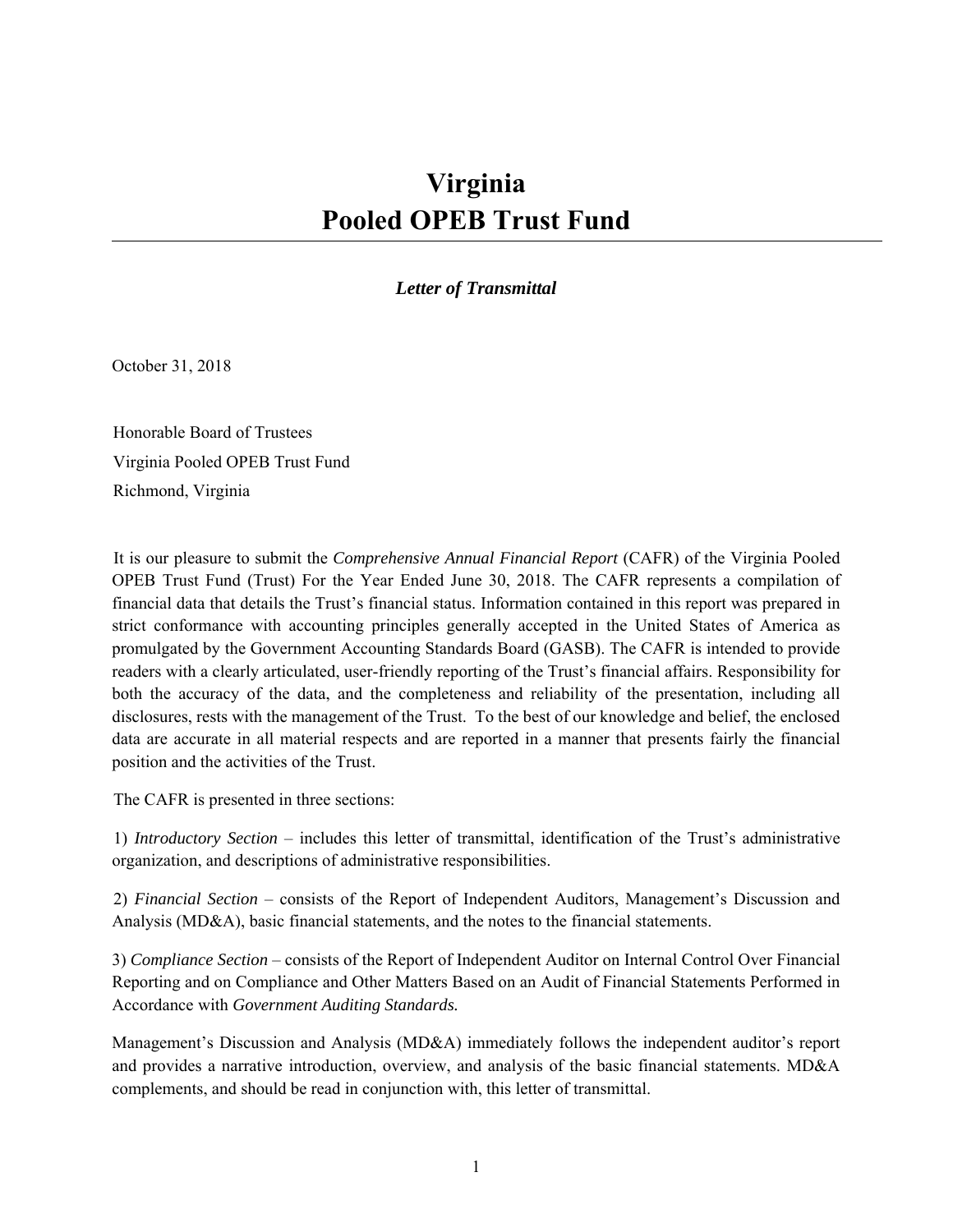### *Background*

The Virginia Pooled OPEB Trust Fund, operating pursuant to the Virginia Pooled OPEB Trust Fund Agreement, was established on April 11, 2008, as an irrevocable trust to receive, invest, and disburse funds set aside by political subdivisions of the Commonwealth of Virginia to defray future expenses related to post-employment benefits other than pensions (OPEB). Income of the Trust is tax-exempt under Section 115 of the Internal Revenue Code. The Trust is jointly sponsored by the Virginia Association of Counties (VACo) and the Virginia Municipal League (VML) and operates as the "VACo/VML Pooled OPEB Trust." Primary benefits of participation in the Trust include professional management of trust assets in two diversified investment portfolios: one with a targeted rate of return of 7.5% and the other with a targeted rate of return of 6.0%. Participants hold individual trust accounts wherein they can monitor the performance of their investments without the burden and expense of directing privately managed individual trust accounts.

As of June 30, 2018, the Trust held 52 employer accounts for Virginia political subdivisions and related governmental entities. In some cases, related employers, such as a primary government and its public school system, have established joint Trust accounts.

The Virginia Local Government Finance Corporation (VLGFC), operating as "VML/VACo Finance," provides day-to-day administration of the Trust pursuant to a Memorandum of Agreement. An investment consultant is retained by the Trust to provide ongoing investment advice to the trustees. A custodian bank has also been contracted to assist with the management of assets and the reporting of contributions, distributions and employer balances within the Trust.

### *FY 2018 Highlights*

Fiscal Year 2018 saw continued growth for the Virginia Pooled OPEB Trust. The net position of the Trust increased substantially during the year, growing from \$940 million on June 30, 2017, to \$1.06 billion on June 30, 2018.

The Board of Trustees took several key actions in Fiscal Year 2018. At the direction of the Board of Trustees, staff conducted a Request For Proposal (RFP) search for an investment consultant. The Trust's investment consultant, Asset Consulting Group, had been in place since being selected through an RFP in 2011. After conducting interviews, the Trust renewed its contract with Asset Consulting Group.

After reviewing capital market assumptions and expected rates of return probabilities prepared by Asset Consulting Group, the Trustees decided to lower Portfolio II's expected rate of return to 6.0% vs. the previous target of 6.5%.

The Board of Trustees decided to liquidate the Trust's investment in the Grosvenor Institutional Partners hedge fund of funds and redeploy the assets in a liquid absolute return fund and the K2 Mauna Kea platform. The absolute return strategies under consideration provide daily or semi-monthly liquidity vs. the quarterly liquidity offered by the Grosvenor fund. The K2 Mauna Kea platform offers a series of long/short equity funds each pursuing a different strategy. Deploying the assets in the liquid absolute return fund and K2 platform will reduce fees and increase the liquidity of this allocation. The new investments are scheduled to be made in Q2 FY2019.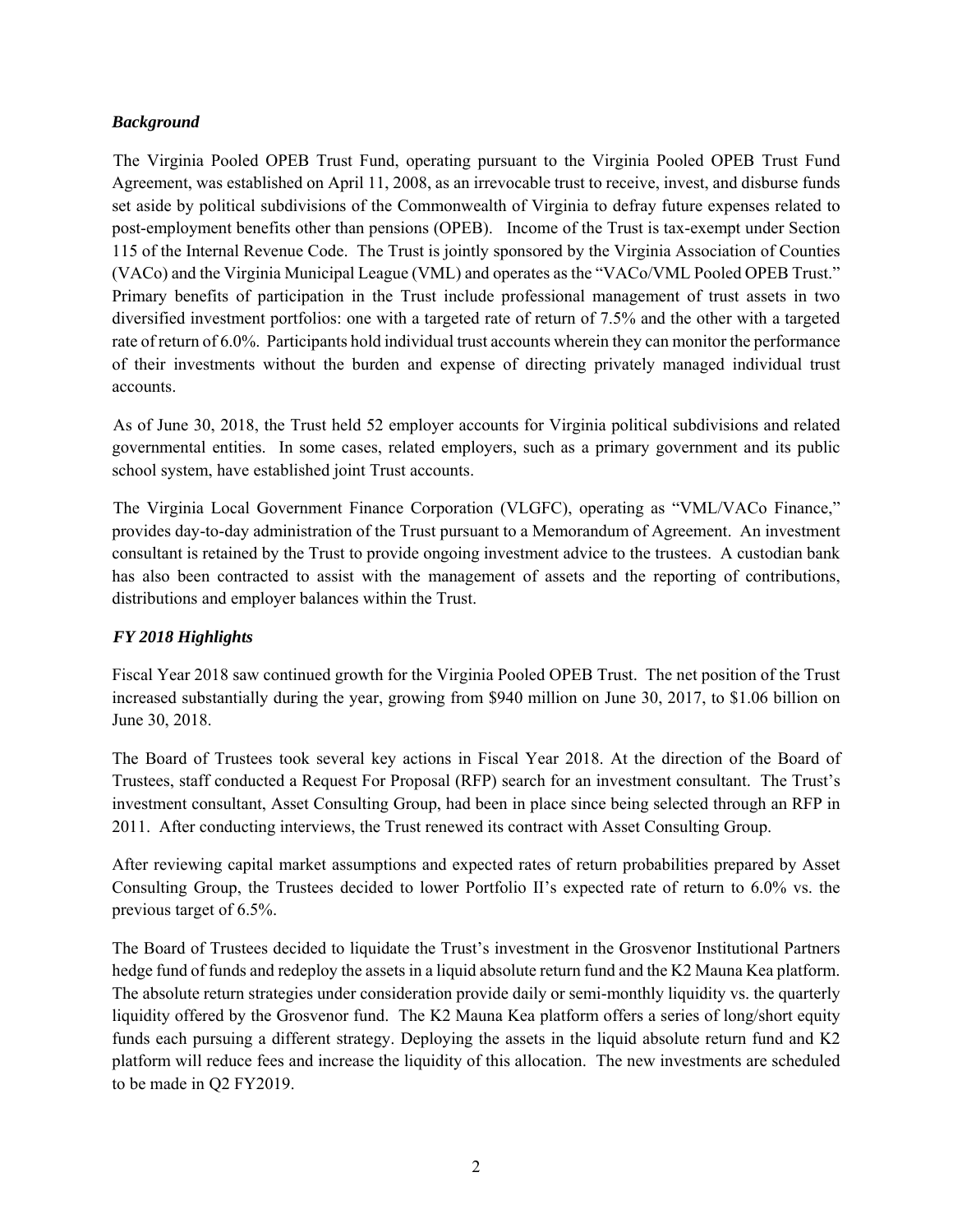The Board of Trustees authorized an additional private equity investment in Portfolio I to the Warburg Pincus Growth Fund. This is Portfolio I's third allocation to a private equity fund. Portfolio I's target allocation to private equity is 5%. As of June 30, 2018, the actual allocation to private equity was 0.92%. The difference in the actual allocation relative to the target is due to the nature of private equity which is subject to capital calls over time and to the growth in the market value of Portfolio I.

### *Summary of Financial Condition*

The objective of the Trust is to assist participating employers in providing for their OPEB obligations by generating investment earnings on employer contributions. Individual participating employers engage their own consulting actuaries to determine their long-term OPEB obligations and the sufficiency of current contribution levels to fund the liabilities of each plan. Contributions not necessary for the payment of current expected benefits may be remitted to the Trust for long-term investment. Under Governmental Accounting Standards Board (GASB) No. 75, the gradual, phased-in recognition of previous unfunded OPEB liabilities is ended. Effective with the fiscal year beginning July 1, 2017, the entire unfunded OPEB liability will be reported on the Government's Statement of Net Position.

An optimally diversified investment portfolio is designed to provide long-term returns for a given level of risk as measured by volatility. Portfolio I is designed to produce an expected rate of return of 7.5%; Portfolio II has an expected rate of return of 6.0%. For the period ended June 30, 2018, Portfolio I produced an actual one-year return of 9.60% and a five-year annualized return of 7.33%. Portfolio II, which was established on September 30, 2009, produced an actual one-year return of 5.40% and a five-year annualized return of 5.40%.

The Trust measures its returns against a customized benchmark, composed of recognized indexes for each asset class weighted by the Trust's target allocation for that asset class. For example, 26.0% of Portfolio I's custom benchmark is composed of the return of the Standard & Poor's 500. For the Year Ended June 30, 2018, the custom benchmark for Portfolio I returned a one-year and five-year annualized return of 8.63% and 7.47%, respectively, whereas the custom benchmark for Portfolio II returned a one year and five-year annualized return of 4.41% and 5.19%, respectively.

| <b>Asset Class</b>                    | <b>Portfolio I</b> | Portfolio II |  |
|---------------------------------------|--------------------|--------------|--|
| <b>Total Equity</b>                   | 59.0%              | <b>32.0%</b> |  |
| Large Cap Equity                      | $26.0\%$           | 15.0%        |  |
| <b>Small Cap Equity</b>               | 10.0%              | $6.0\%$      |  |
| <b>International Developed Equity</b> | 13.0%              | $8.0\%$      |  |
| <b>Emerging Markets Equity</b>        | 5.0%               | $3.0\%$      |  |
| Private Equity                        | $5.0\%$            | $0.0\%$      |  |
| <b>Fixed Income</b>                   | 21.0%              | 58.0%        |  |
| Core Plus                             | 14.0%              | 40.0%        |  |
| Core                                  | $7.0\%$            | 18.0%        |  |
| <b>Diversified Hedge Funds</b>        | 10.0%              | 5.0%         |  |
| <b>Real Assets</b>                    | $10.0\%$           | $5.0\%$      |  |
| <b>Real Estate</b>                    | $7.0\%$            | $3.0\%$      |  |
| Commodities                           | $3.0\%$            | $2.0\%$      |  |
| <b>Cash &amp; Equivalents</b>         | $0.0\%$            | $0.0\%$      |  |

The target allocations of the Trust as of June 30, 2018, were as follows: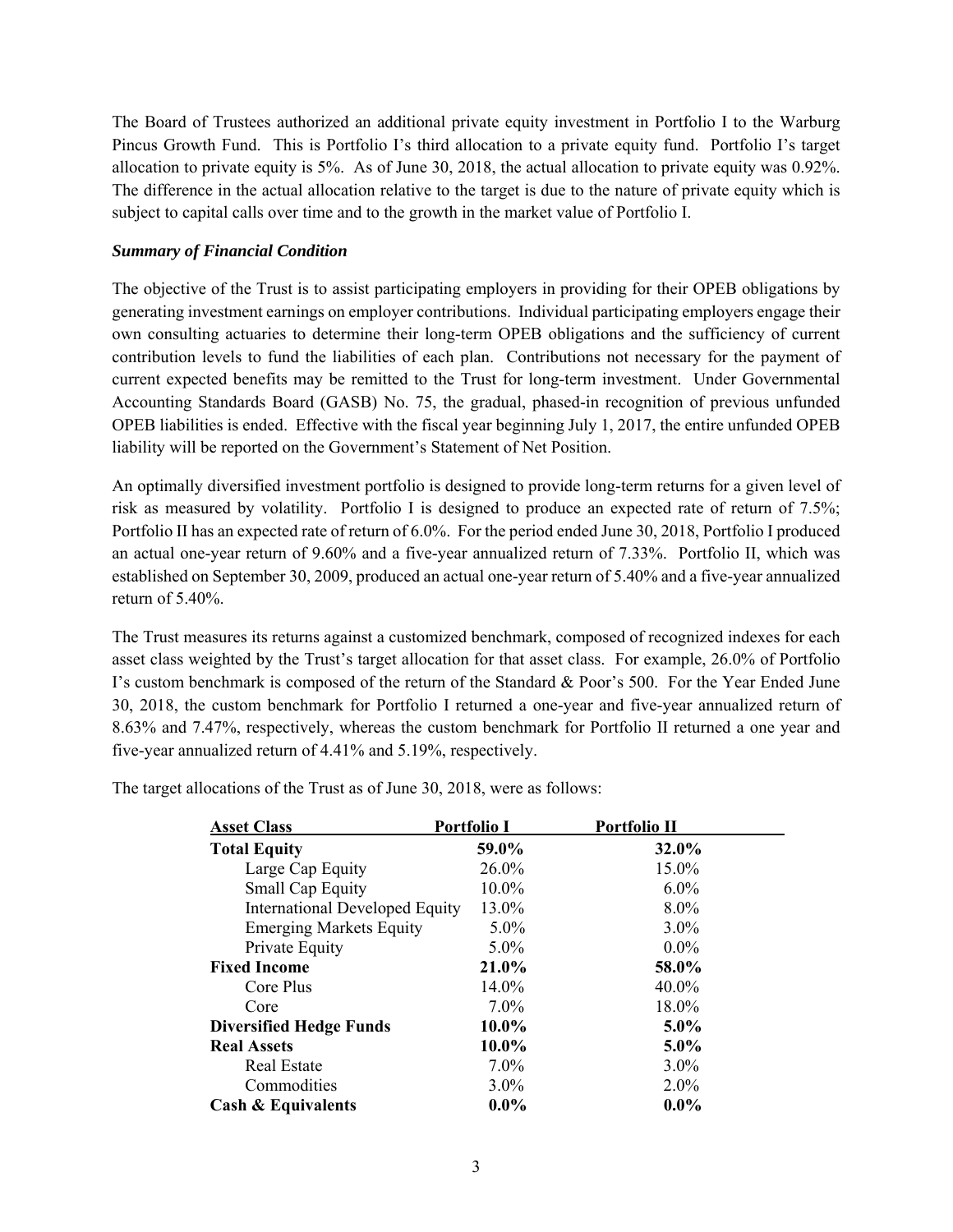The target allocations are updated and revised as needed by the Board of Trustees with the advice of an investment advisor.





### *Independent Audit*

For the Year Ended June 30, 2018, the Trust's financial statements were audited by the certified public accounting firm of Dixon Hughes Goodman LLP to provide reasonable assurance that the financial statements of the Trust were free of material misstatement. The audit: a) examined activities, documents, and disclosures used to create the financial statements, b) assessed the accounting principles used by management, and c) evaluated the overall financial statement presentation.

### *Acknowledgements*

The completion of this report reflects the efforts of the Board of Trustees and staff of VML/VACo Finance working together to achieve the goals of the Trust. The report is intended to provide comprehensive and reliable information about the Trust and allow for the evaluation of responsible stewardship of the funds of the Trust's net assets.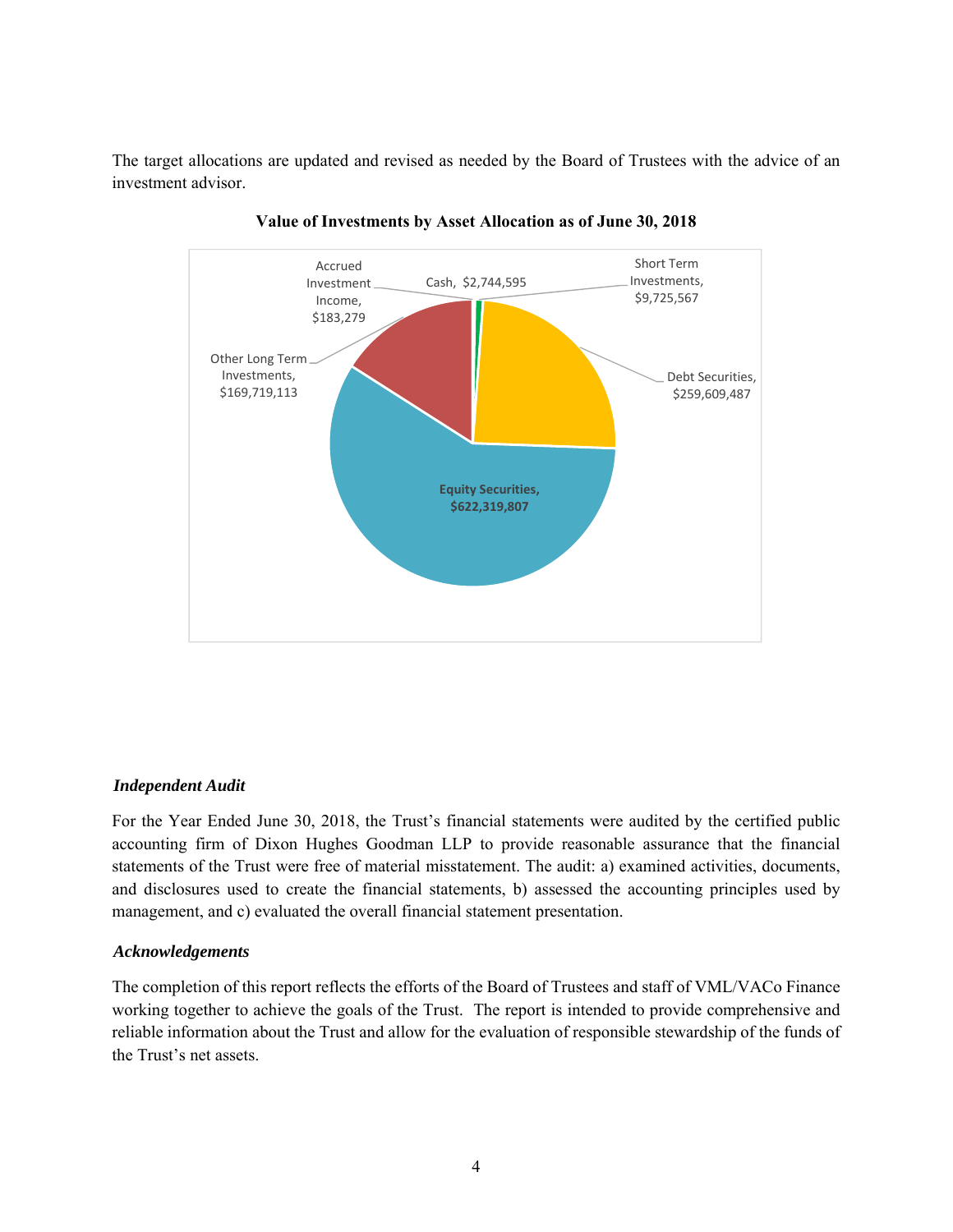We express our gratitude to the members of the Board, the consultants, the auditors, and the many people who have worked so diligently to assure the successful operation of the Trust.

Respectfully submitted,

Rout W. Kitt

Managing Director Comptroller

Glody M. Domeg

Robert W. Lauterberg Gladys M. Gomez, CPA, CGMA VML/VACo Finance VML/VACo Finance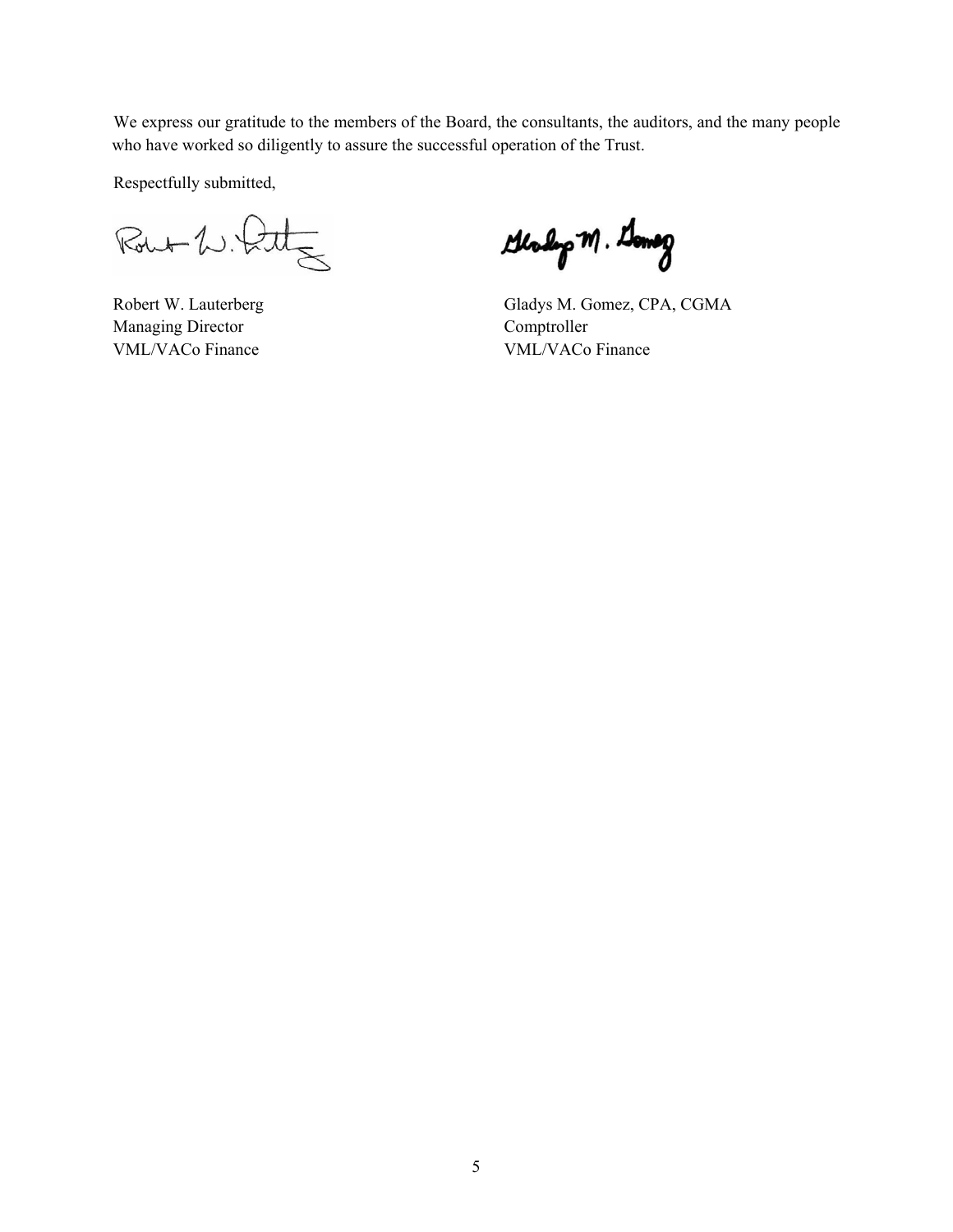# **Virginia Pooled OPEB Trust Fund**

# **Organization Chart**

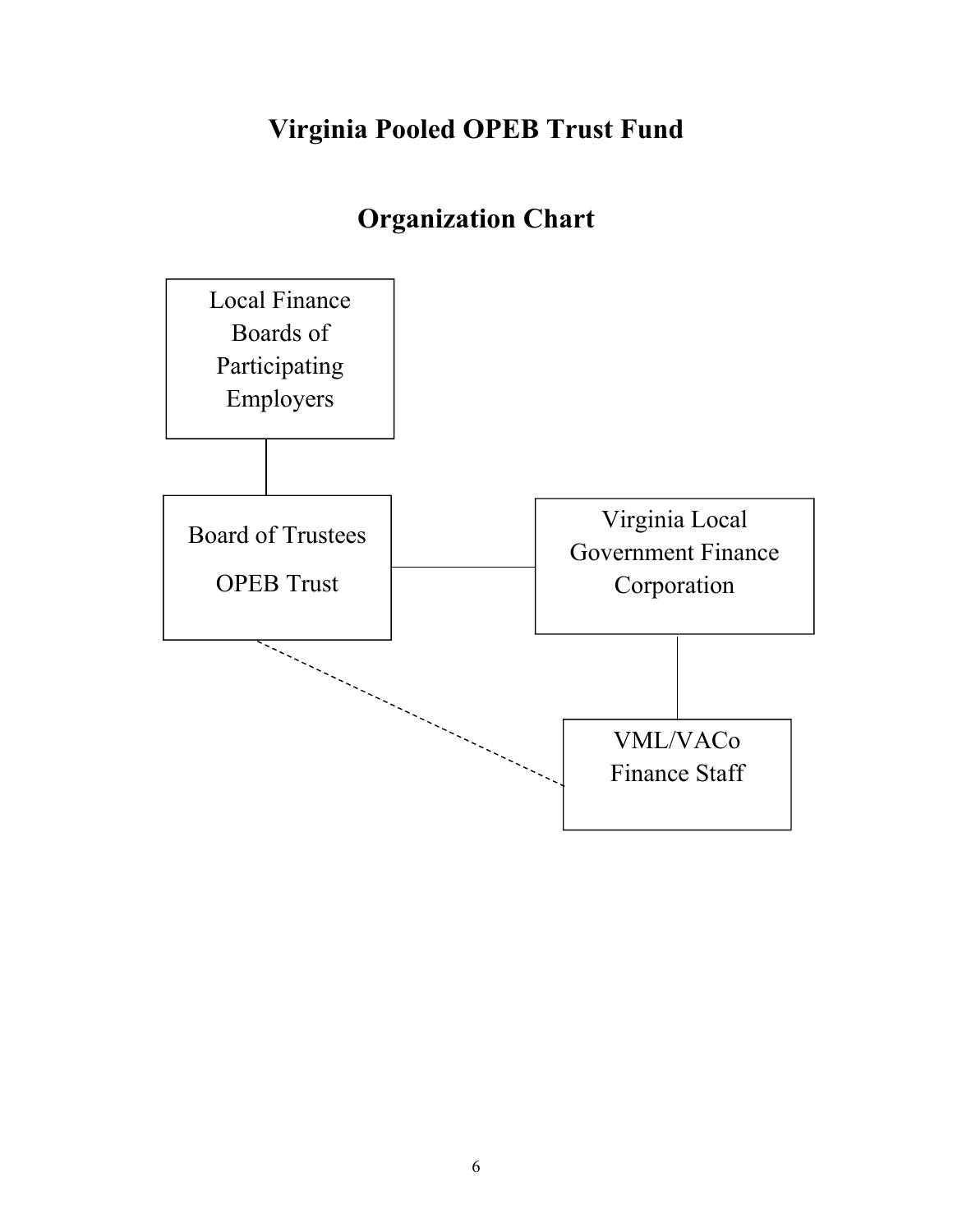### **Virginia Pooled OPEB Trust Fund**

### **Governing Board and Administration June 30, 2018**

### **Board of Trustees**

Jeffrey Weiler (Chairman) Executive Director Fairfax Co. Retirement Systems

Ronald H. Williams (Vice Chairman) Treasurer City of Suffolk

> Kevin S. Boggess City Manager City of Salem

Patricia A. Phillips Director of Finance City of Virginia Beach

Anthony Romanello Deputy County Manager for Administration County of Henrico

> Laura M. Rudy Treasurer County of Stafford

Marty K. Smith Chief of Staff Fairfax County Public Schools

Scott W. Zaremba Deputy County Administrator County of Chesterfield

> H. Roger Zurn, Jr. Treasurer County of Loudoun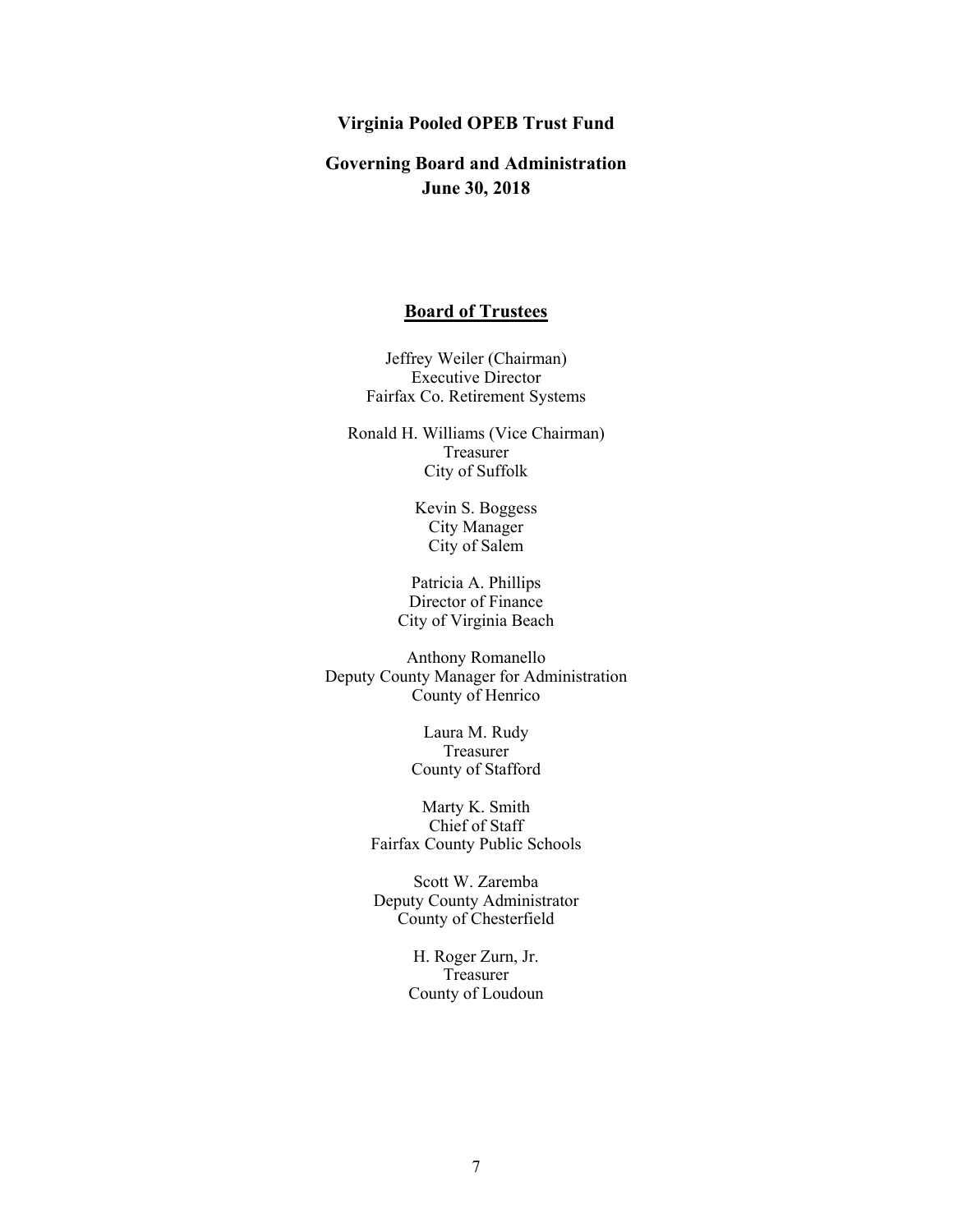### **Administrative Staff**

Robert W. Lauterberg Managing Director VML/VACo Finance

Steven C. Mulroy Managing Director VML/VACo Finance

Gladys M. Gomez, CPA, CGMA Comptroller VML/VACo Finance

### **Investment Consultant**

Asset Consulting Group, LLC St. Louis, Missouri

### **Custodian**

Comerica Bank, Inc. Detroit, Michigan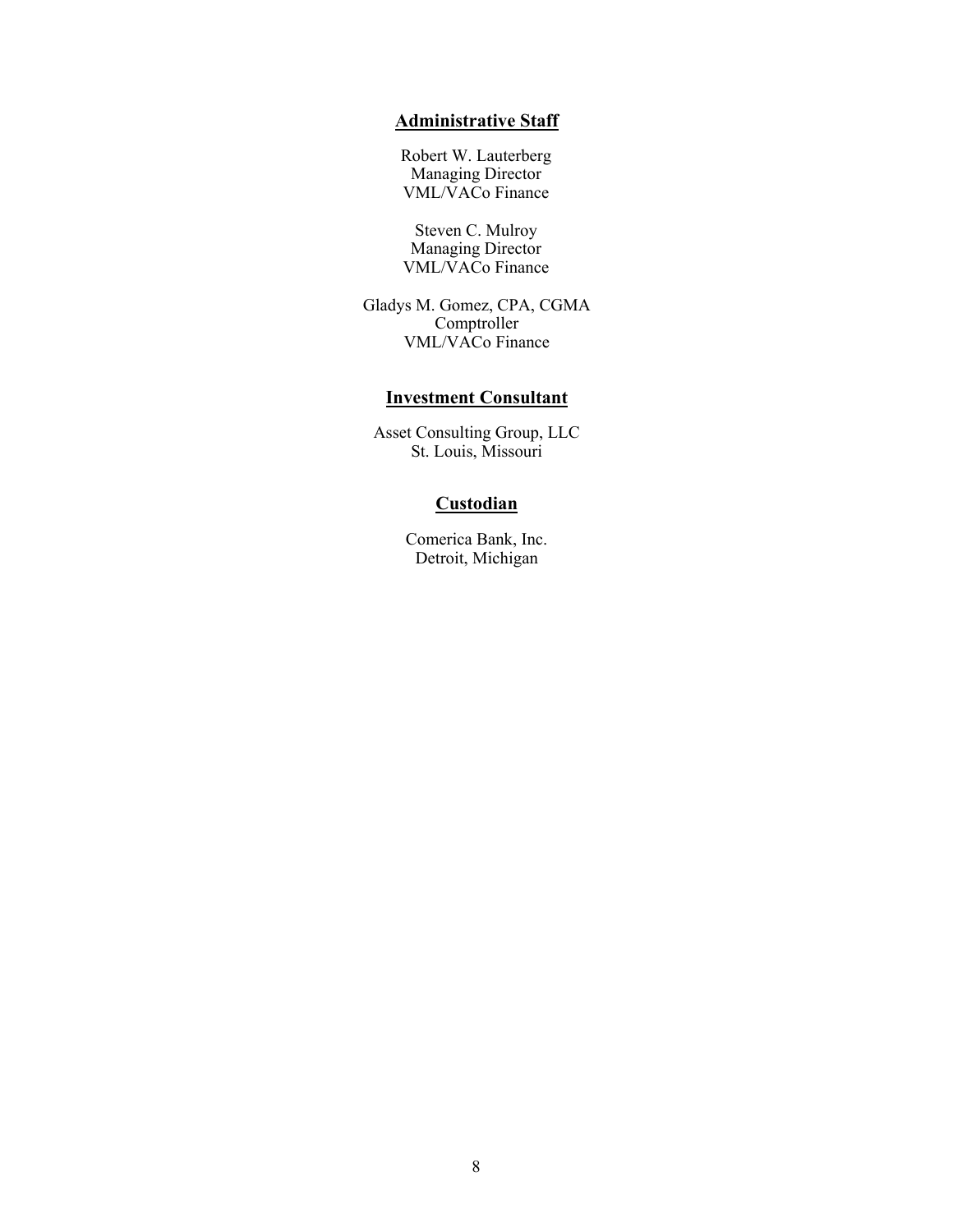

### **Independent Auditors' Report**

Board of Trustees Virginia Pooled OPEB Trust Fund

### **Report on the Financial Statements**

We have audited the accompanying financial statements of Virginia Pooled OPEB Trust Fund, which comprise the statement of net position and the related statement of changes in net position, as of and for the year ended June 30, 2018, and the related notes to the financial statements.

### *Management's Responsibility for the Financial Statements*

Management is responsible for the preparation and fair presentation of these financial statements in accordance with accounting principles generally accepted in the United States of America; this includes the design, implementation, and maintenance of internal control relevant to the preparation and fair presentation of financial statements that are free from material misstatement, whether due to fraud or error.

### *Auditors' Responsibility*

Our responsibility is to express an opinion on these financial statements based on our audit. We conducted our audit in accordance with auditing standards generally accepted in the United States of America and the standards applicable to financial audits contained in *Government Auditing Standards,* issued by the Comptroller General of the United States. Those standards require that we plan and perform the audit to obtain reasonable assurance about whether the financial statements are free from material misstatement.

An audit involves performing procedures to obtain audit evidence about the amounts and disclosures in the financial statements. The procedures selected depend on the auditor's judgment, including the assessment of the risks of material misstatement of the financial statements, whether due to fraud or error. In making those risk assessments, the auditor considers internal control relevant to the entity's preparation and fair presentation of the financial statements in order to design audit procedures that are appropriate in the circumstances, but not for the purpose of expressing an opinion on the effectiveness of the entity's internal control. Accordingly, we express no such opinion. An audit also includes evaluating the appropriateness of accounting policies used and the reasonableness of significant accounting estimates made by management, as well as evaluating the overall presentation of the financial statements.

We believe that the audit evidence we have obtained is sufficient and appropriate to provide a basis for our audit opinion.

### *Opinion*

In our opinion, the financial statements referred to above present fairly, in all material respects, the net position of the Virginia Pooled OPEB Trust Fund as of June 30, 2018, and the respective changes in financial position for the year ended June 30, 2018, in accordance with accounting principles generally accepted in the United States of America.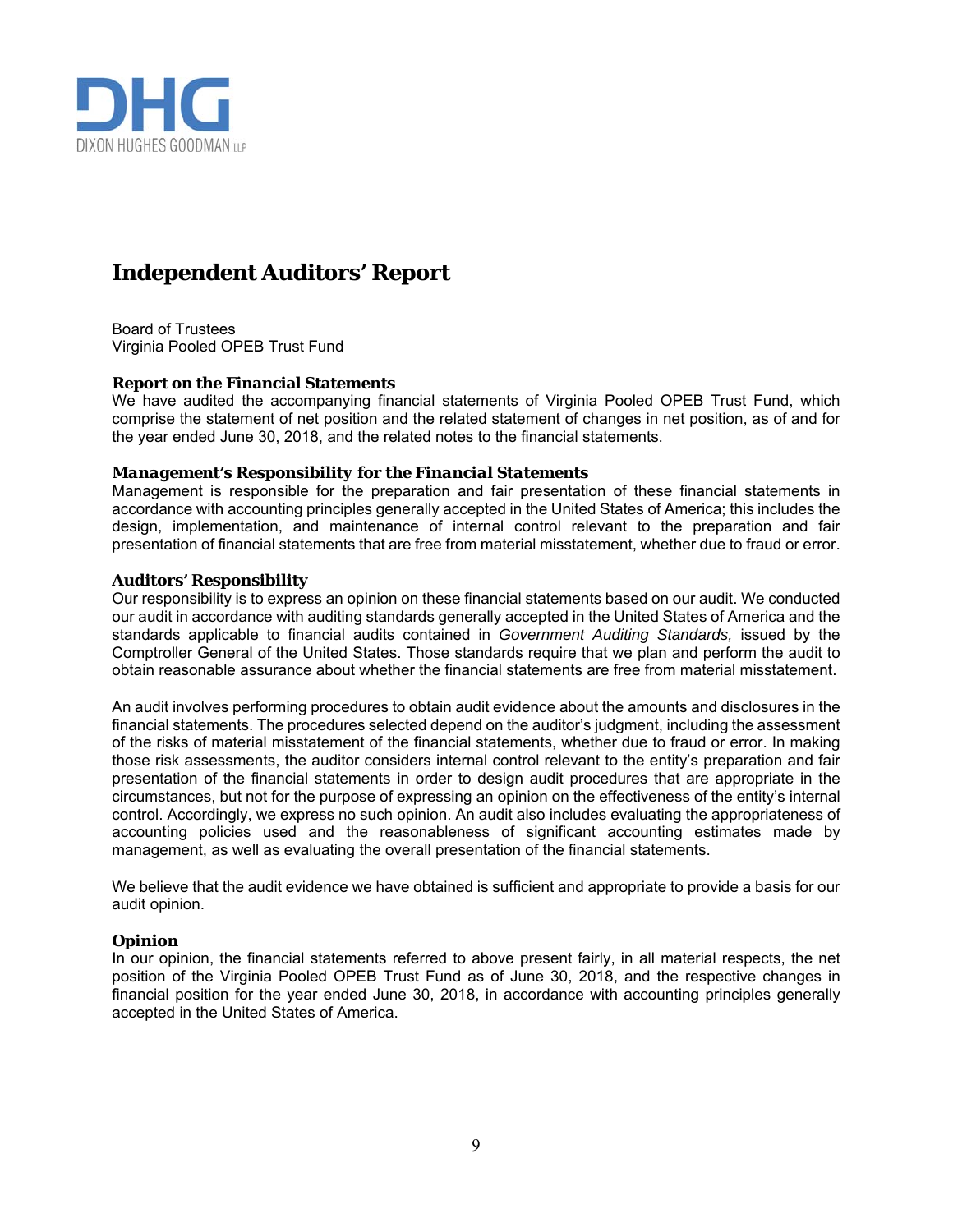

### *Required Supplementary Information*

Accounting principles generally accepted in the United States of America require that the management's discussion and analysis on pages 11 through 15 be presented to supplement the basic financial statements. Such information, although not a part of the basic financial statements, is required by the Governmental Accounting Standards Board, who considers it to be an essential part of financial reporting for placing the basic financial statements in an appropriate operational, economic, or historical context. We have applied certain limited procedures to the required supplementary information in accordance with auditing standards generally accepted in the United States of America, which consisted of inquiries of management about the methods of preparing the information and comparing the information for consistency with management's responses to our inquiries, the basic financial statements, and other knowledge we obtained during our audit of the basic financial statements. We do not express an opinion or provide any assurance on the information because the limited procedures do not provide us with sufficient evidence to express an opinion or provide any assurance.

#### *Other Information*

Our audit was conducted for the purpose of forming an opinion on the financial statements that collectively comprise the Virginia Pooled OPEB Trust Fund's basic financial statements. The introductory section is presented for purposes of additional analysis and is not a required part of the basic financial statements. The introductory section has not been subjected to the auditing procedures applied on the audit of the basic financial statements and, accordingly, we do not express an opinion or provide any assurance on it.

### **Other Reporting Required by** *Government Auditing Standards*

In accordance with *Government Auditing Standards*, we have also issued our report dated October 31, 2018, on our consideration of the Virginia Pooled OPEB Trust Fund's internal control over financial reporting and on our tests of its compliance with certain provisions of laws, regulations, contracts, and grant agreements and other matters. The purpose of that report is to describe the scope of our testing of internal control over financial reporting and compliance and the results of that testing, and not to prove an opinion on internal control over financial reporting or on compliance. That report is an integral part of an audit performed in accordance with *Government Auditing Standards* in considering the Virginia Pooled OPEB Trust Fund's internal control over financial reporting and compliance.

Dixon Hughes Goodman LLP

**Richmond, Virginia October 31, 2018**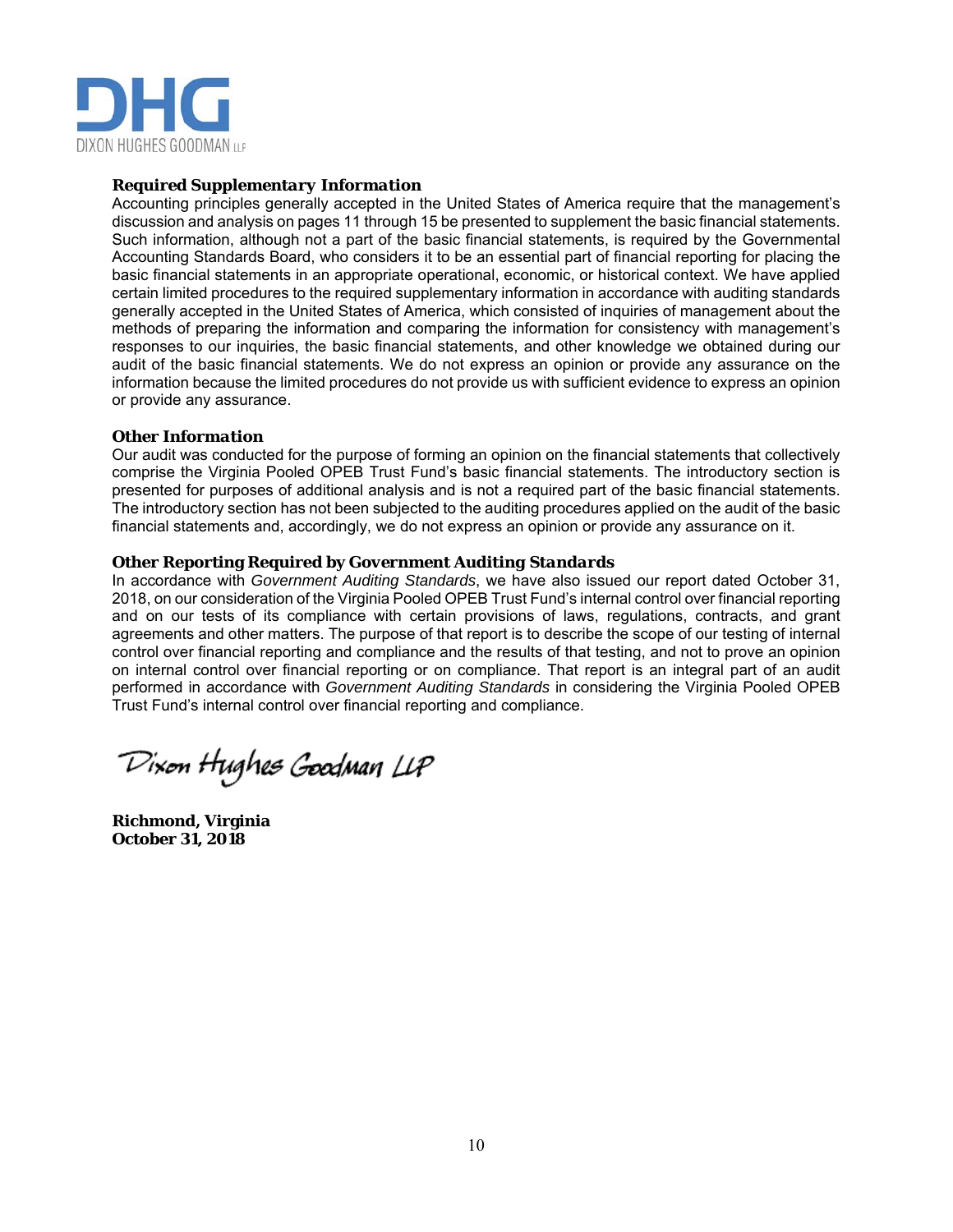### *Management's Discussion and Analysis*

### **For the Year Ended June 30, 2018**

Management offers the following discussion and analysis as a narrative introduction to the basic financial statements and an analytical overview of the Trust's financial activities for the fiscal year ended June 30, 2018. This narrative is intended as a supplement and should be read in conjunction with the financial statements.

### *Overview of the Financial Statements*

The Trust's financial statements include the following components:

- Statement of Net Position
- Statement of Changes in Net Position
- Notes to Financial Statements

The *Statement of Net Position* presents the Trust's assets and liabilities and the resulting net assets, which are held in trust for the other postemployment benefits of contributing members. This statement reflects a year-end snapshot of the Trust's investments, at fair value, along with cash and short-term investments, receivables and other assets and liabilities.

The *Statement of Changes in Net Position* presents information showing how the Trust's net assets held in trust for other postemployment benefits changed during the period. This statement includes additions for contributions by employers and investment earnings and deductions for payments, refunded contributions and administrative expenses.

The *Notes to Financial Statements* are an integral part of the financial statements and provide additional information that is necessary in order to gain a comprehensive understanding of data reported in the financial statements.

### *Financial Highlights*

- Net position is restricted for future benefit payments of participating localities. Net position at June 30, 2018, totaled \$1.06 billion.
- Outstanding accounts payable at year end were \$576,340. This amount represents fees payable to the program administrator and fund managers.
- The net increase in net assets was \$123.4 million including employer contributions of \$42.1 million with one participant withdrawal of \$15,605.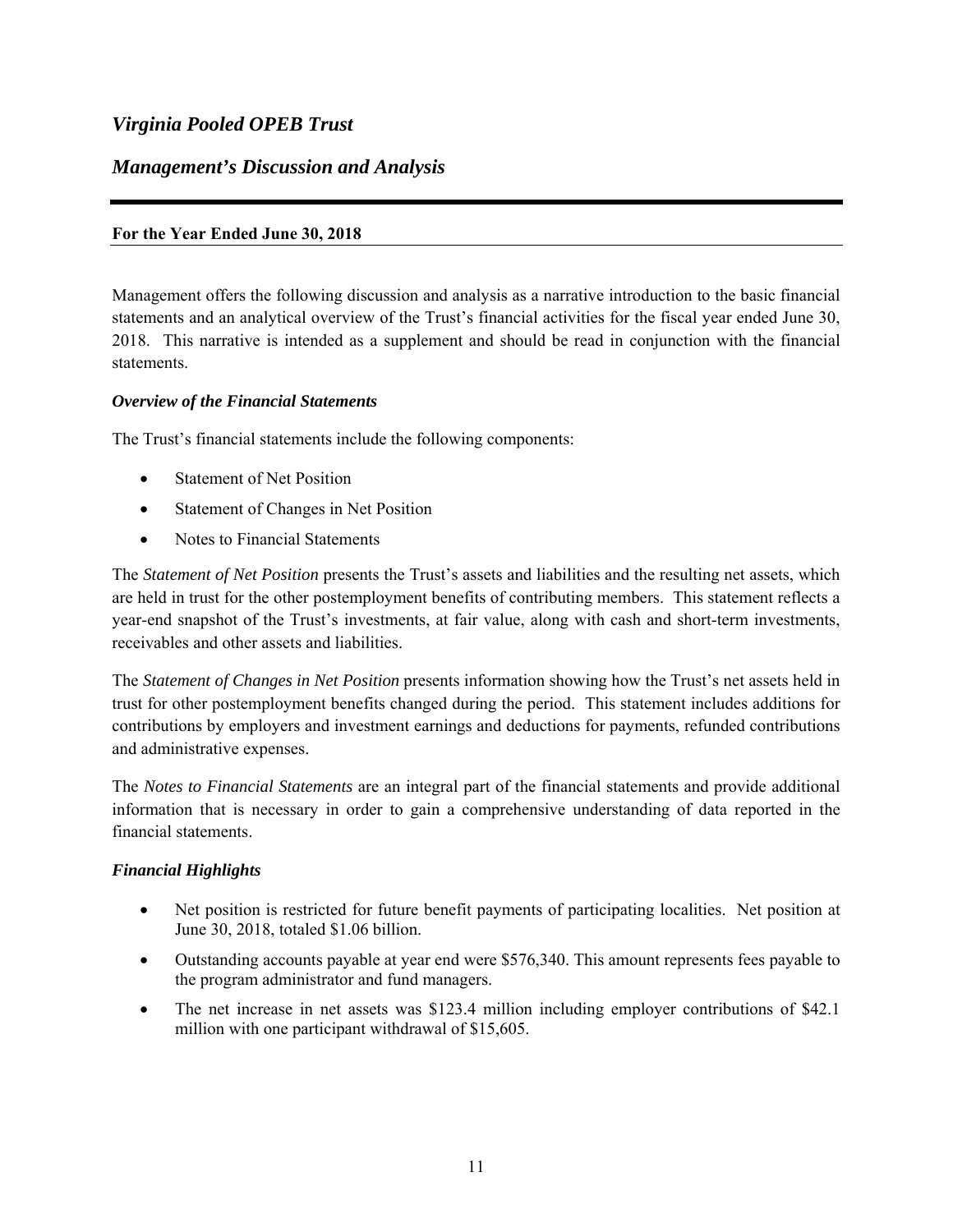### *Condensed Financial Information*

In order to ensure the ability of participating employers to properly fund the payment of other postemployment benefits for their employees in future years, it is advisable for employers to accumulate funds on a regular and systematic basis. The principal sources from which the Trust derives additions are employer contributions and earnings on investments.

Comparative summary financial statements of the Trust are presented as follows:

### **NET POSITION June 30, 2017 and 2018**

|                                         |               | 2017        |               | 2018          |
|-----------------------------------------|---------------|-------------|---------------|---------------|
| <b>ASSETS</b>                           |               |             |               |               |
| Cash                                    | \$            | 2,802,952   | $\mathcal{S}$ | 2,744,595     |
| <b>Short Term Investments</b>           |               | 8,325,652   |               | 9,725,567     |
| Long Term Investments                   |               | 929,531,019 |               | 1,051,648,407 |
| Accrued Investment Income               |               | 156,141     |               | 183,279       |
| <b>TOTAL ASSETS</b>                     | <sup>\$</sup> | 940,815,764 | \$            | 1,064,301,848 |
| <b>LIABILITIES</b>                      |               |             |               |               |
| <b>Accounts Payable</b>                 | \$            | 510,265     | \$            | 576,340       |
| <b>TOTAL LIABILITIES</b>                | \$            | 510,265     | \$            | 576,340       |
| <b>NET POSITION RESTRICTED FOR OPEB</b> |               | 940,305,499 | \$            | 1,063,725,508 |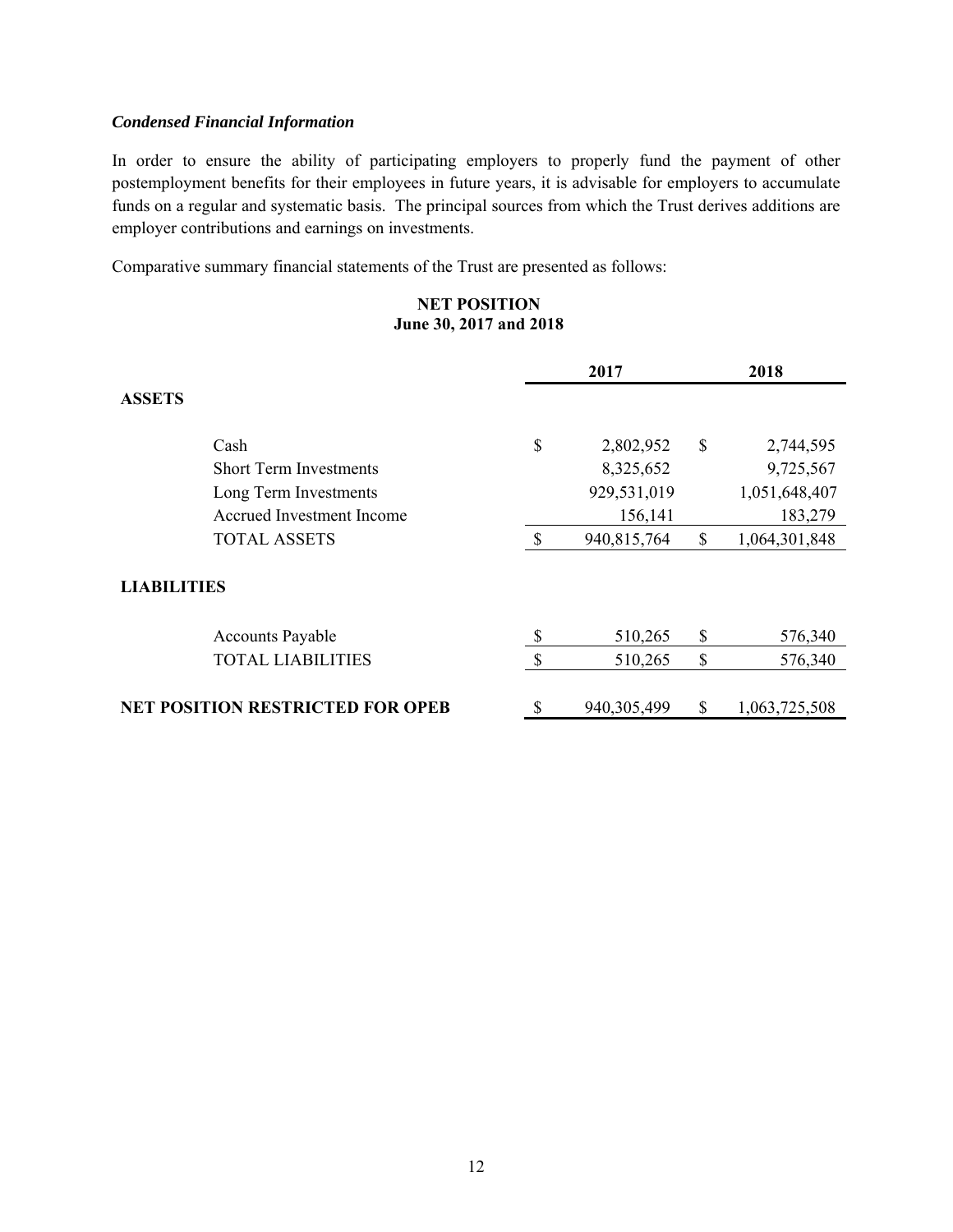### **CHANGES IN NET POSITION Years Ended June 30, 2017 and 2018**

|                                             |               | 2017          |              | 2018          |
|---------------------------------------------|---------------|---------------|--------------|---------------|
| <b>ADDITIONS</b>                            |               |               |              |               |
| <b>Employer Contributions</b>               | \$            | 44,481,904    | $\mathbb{S}$ | 42,137,256    |
| Net Investment Income                       |               | 97,378,289    |              | 82,052,488    |
| <b>TOTAL ADDITIONS</b>                      | $\mathcal{S}$ | 141,860,193   | $\mathbb{S}$ | 124,189,744   |
|                                             |               | 2017          |              | 2018          |
| <b>DEDUCTIONS</b>                           |               |               |              |               |
| Professional Services, Investment Advisory, |               |               |              |               |
| and Administration                          | \$            | 695,240       | <sup>S</sup> | 754,130       |
| Participant Withdrawal                      |               | 12,660,645    |              | 15,605        |
| <b>TOTAL DEDUCTIONS</b>                     | $\mathcal{S}$ | 13,355,885    | \$           | 769,735       |
| <b>NET CHANGE</b>                           | $\mathbb{S}$  | 128,504,308   | $\mathbb{S}$ | 123,420,009   |
| <b>NET POSITON</b>                          |               |               |              |               |
| <b>BEGINNING OF YEAR</b>                    | $\mathbb{S}$  | 811,801,191   | \$           | 940, 305, 499 |
| <b>END OF YEAR</b>                          | \$            | 940, 305, 499 | $\mathbb{S}$ | 1,063,725,508 |

### *Analysis of Financial Position and Results of Operations*

The Trust's net position was \$1.06 billion at June 30, 2018. Related employers, such as a primary government and a school system, may join the Trust separately or as one participant. During FY2018, contributions were made to thirty-six of the fifty-two participant accounts during the year.

Current Trust participants and the fiscal year in which they joined the Trust are as follows:

| Henrico County                                                                                     | 2007-2008 |
|----------------------------------------------------------------------------------------------------|-----------|
| City of Suffolk & City of Suffolk Public Schools                                                   | 2007-2008 |
| Fairfax County                                                                                     | 2007-2008 |
| City of Chesapeake Public Schools                                                                  | 2007-2008 |
| Chesterfield County, Chesterfield County Public Schools, &<br>Chesterfield County Line of Duty Act | 2007-2008 |
| City of Roanoke & City of Roanoke Line of Duty Act                                                 | 2007-2008 |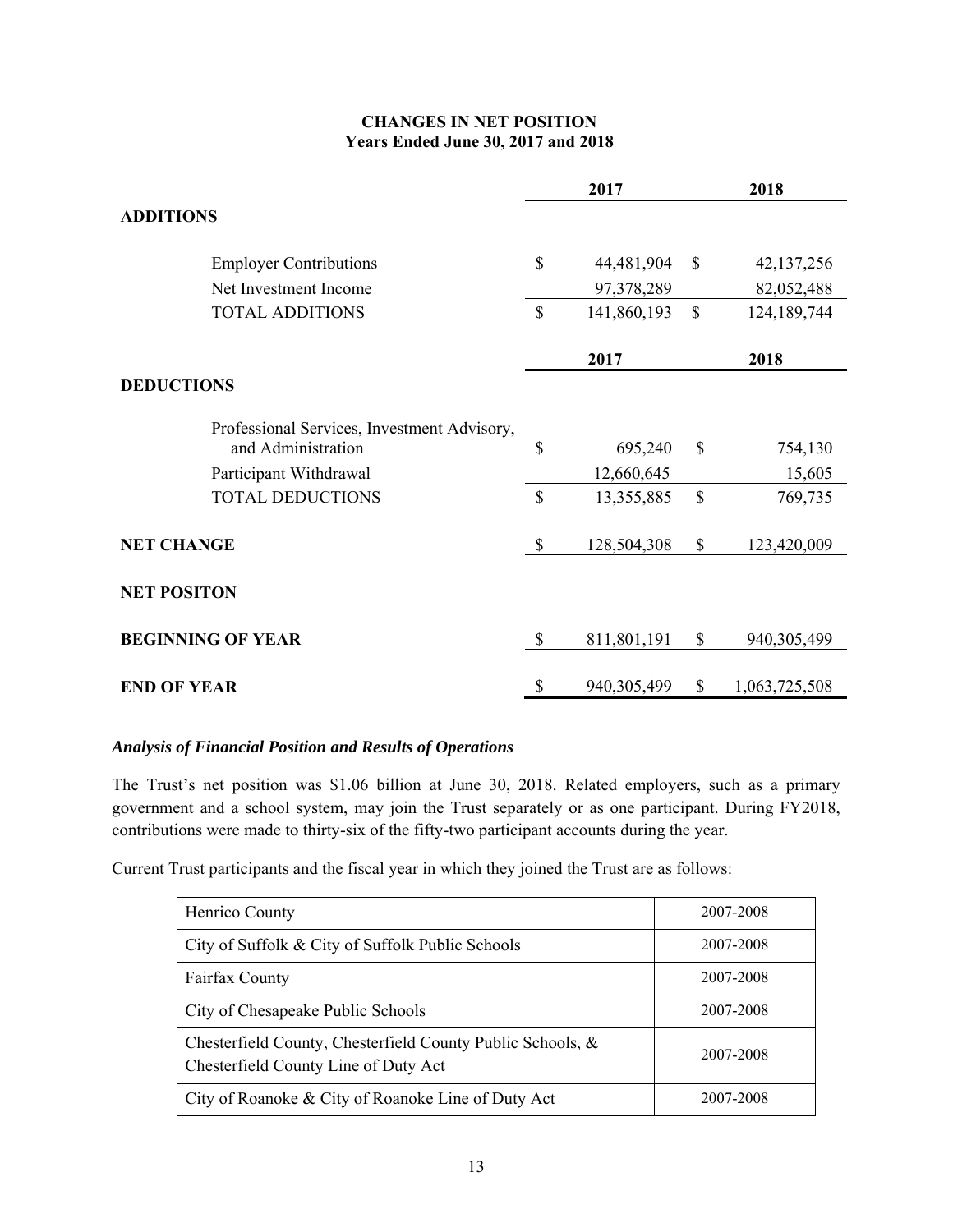| Fairfax County Public Schools                                                           | 2007-2008 |
|-----------------------------------------------------------------------------------------|-----------|
| City of Virginia Beach & Virginia Beach Public Schools                                  | 2007-2008 |
| Health Care Commission of Chesterfield County                                           | 2008-2009 |
| <b>Stafford County Public Schools</b>                                                   | 2008-2009 |
| Fauquier County & Public Schools                                                        | 2008-2009 |
| City of Staunton & Staunton City Public Schools                                         | 2008-2009 |
| Newport News Redevelopment & Housing Authority                                          | 2008-2009 |
| Southeastern Cooperative Educational Programs                                           | 2008-2009 |
| Richmond Metropolitan Authority                                                         | 2008-2009 |
| Henry County, Henry County Schools, Henry County Social<br>Services, & Henry County PSA | 2008-2009 |
| Roanoke County & Roanoke County Public Schools                                          | 2008-2009 |
| <b>Stafford County</b>                                                                  | 2008-2009 |
| Town of Blacksburg                                                                      | 2008-2009 |
| Alexandria City Public Schools                                                          | 2008-2009 |
| City of Salem & Salem City Schools                                                      | 2008-2009 |
| Fluvanna County                                                                         | 2008-2009 |
| Rappahannock Area Community Services Board                                              | 2009-2010 |
| Loudoun County & Loudoun County Public Schools                                          | 2009-2010 |
| Newport News Public Schools                                                             | 2009-2010 |
| Town of Ashland                                                                         | 2010-2011 |
| Mecklenburg County                                                                      | 2010-2011 |
| Spotsylvania County Public Schools                                                      | 2011-2012 |
| City of Lexington & Public Schools                                                      | 2011-2012 |
| Loudoun Water                                                                           | 2012-2013 |
| Alexandria Renew Enterprises                                                            | 2013-2014 |
| <b>Accomack County</b>                                                                  | 2014-2015 |
| City of Fredericksburg                                                                  | 2015-2016 |
| York County and York County Public Schools                                              | 2015-2016 |
| City of Poquoson                                                                        | 2016-2017 |
| Rappahannock Juvenile Center                                                            | 2017-2018 |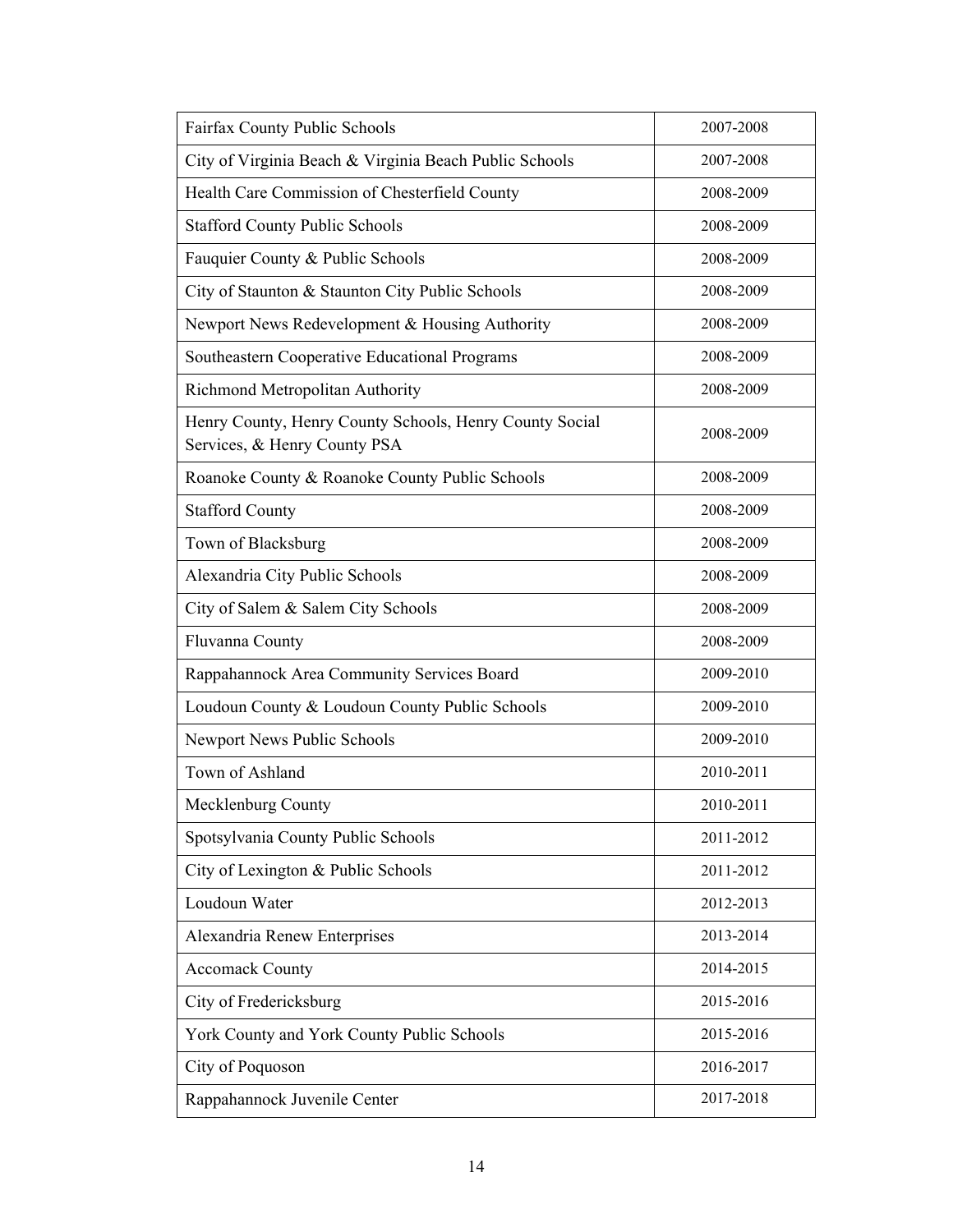| Washington Metro Area Transportation Authority | 2017-2018 |
|------------------------------------------------|-----------|
| City of Portsmouth                             | 2017-2018 |

### *Requests for Information*

This financial report is designed to provide a general overview of the Trust's finances. Questions concerning any of the information provided in this report or requests for additional financial information should be addressed to:

> Managing Director VML/VACo Finance 8 E. Canal St., Suite 100 Richmond, VA 23219 (804) 648-0635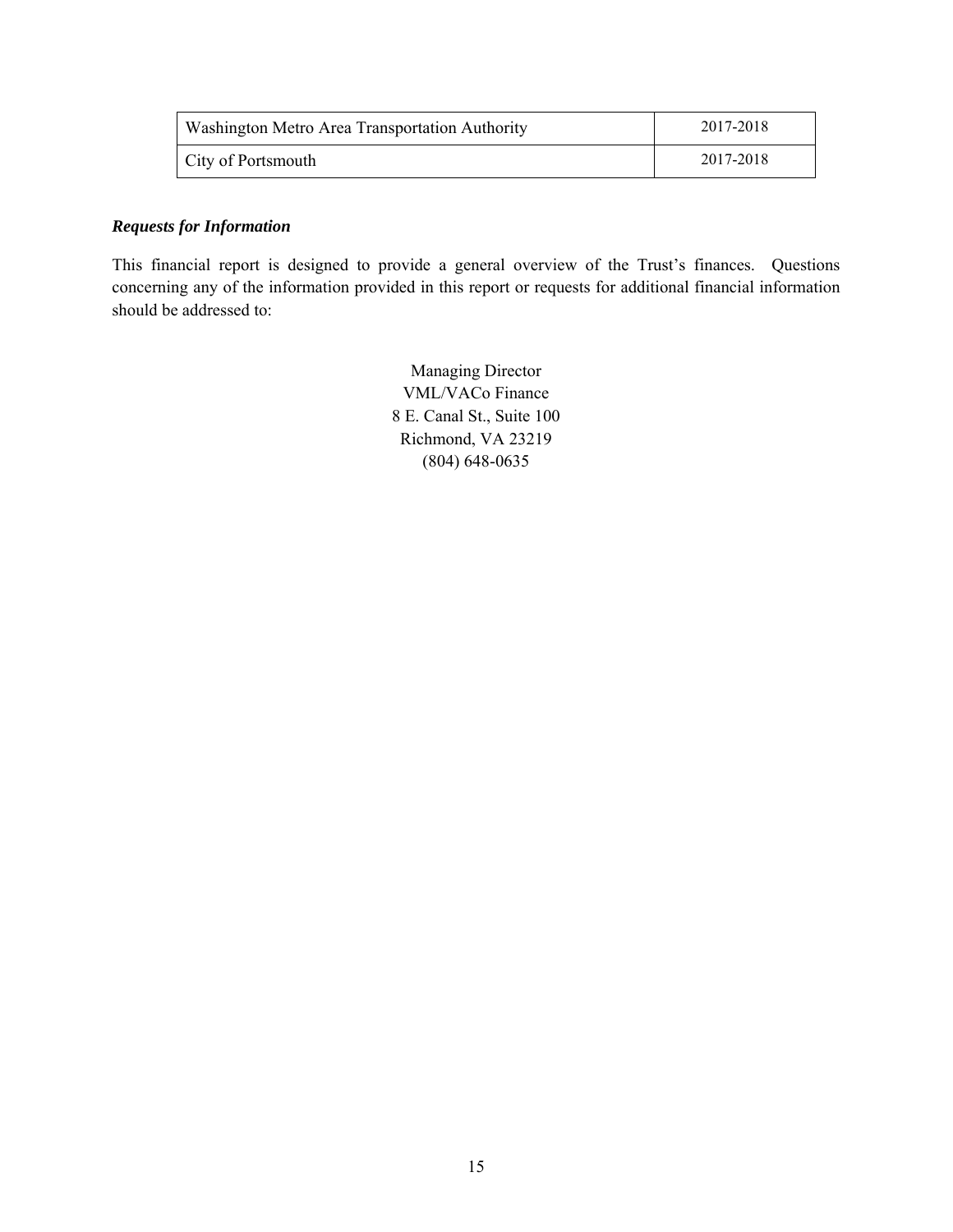### *Virginia Pooled OPEB Trust*

### *Statement of Net Position*

|                                         | June 30, 2018 |               |
|-----------------------------------------|---------------|---------------|
| <b>ASSETS</b>                           |               |               |
| Cash                                    | $\mathcal{S}$ | 2,744,595     |
| <b>Short Term Investments</b>           |               | 9,725,567     |
| Long Term Investments at Fair Value     |               |               |
| <b>Debt Securities</b>                  |               | 259,609,487   |
| <b>Equity Securities</b>                |               | 622,319,807   |
| Other Long Term Investments             |               | 169,719,113   |
| Accrued Investment Income               |               | 183,279       |
|                                         |               | 1,064,301,848 |
| <b>LIABILITIES</b>                      |               |               |
| <b>Accounts Payable</b>                 |               | 576,340       |
| <b>NET POSITION RESTRICTED FOR OPEB</b> |               | 1,063,725,508 |

*The accompanying notes are an integral part of these financial statements.*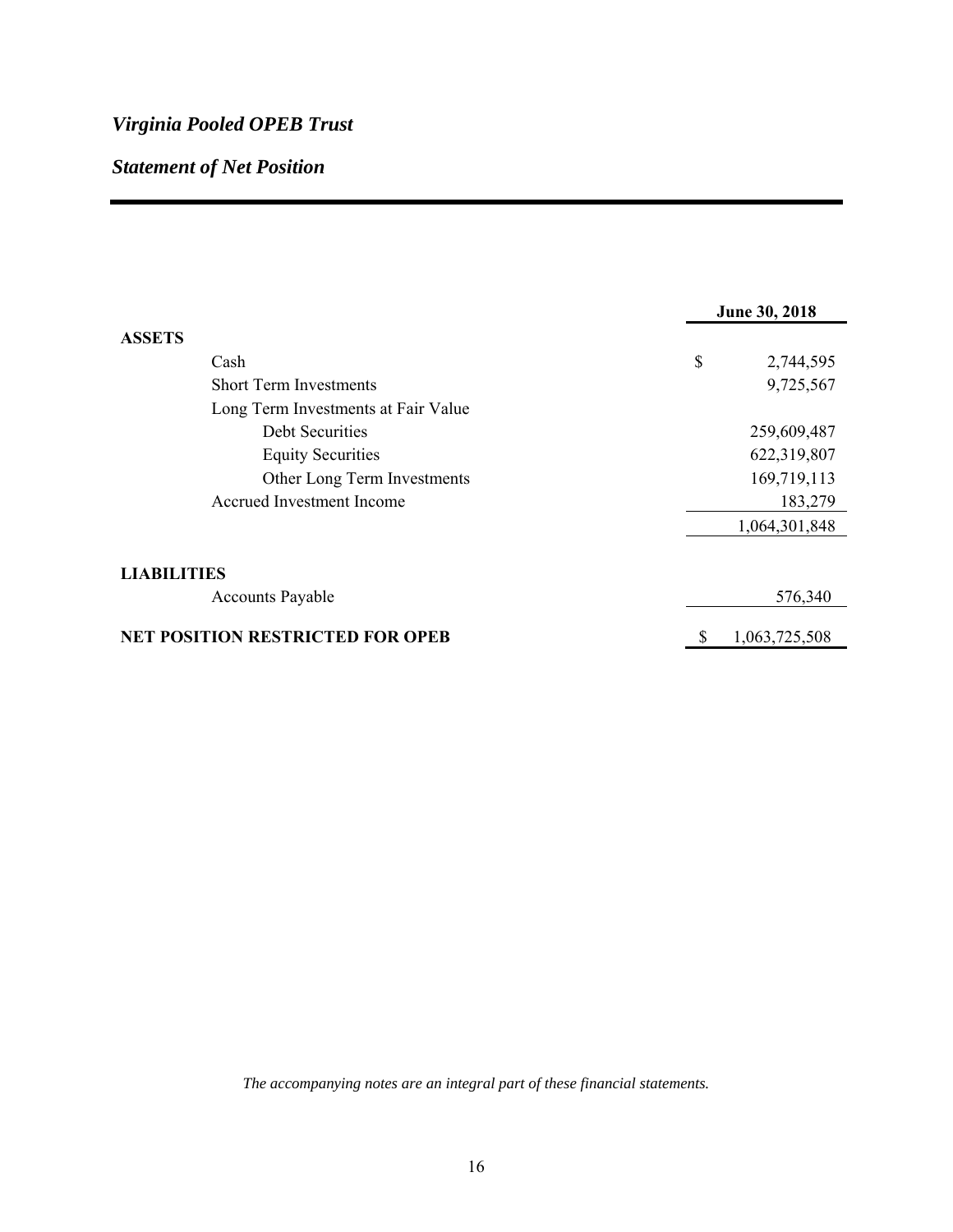### *Virginia Pooled OPEB Trust*

### *Statement of Changes in Net Position*

|                                                             | <b>Year Ended</b><br>June 30, 2018 |
|-------------------------------------------------------------|------------------------------------|
| <b>ADDITIONS</b>                                            |                                    |
| <b>Employer Contributions</b>                               | \$<br>42,137,256                   |
| <b>Investment Income</b>                                    |                                    |
| Net Appreciation in Fair Value of Investments               | 72,520,546                         |
| <b>Interest and Dividends</b>                               | 12,202,559                         |
| Less Investment Expenses                                    | (2,670,618)                        |
|                                                             | 82,052,488                         |
| <b>TOTAL ADDITIONS</b>                                      | 124, 189, 744                      |
| <b>DEDUCTIONS</b>                                           |                                    |
| Professional Services, Investment Advisory & Administrative | 754,130                            |
| Participant Withdrawal                                      | 15,605                             |
|                                                             | 769,735                            |
| <b>NET CHANGE</b>                                           | 123,420,009                        |
| <b>NET POSITION:</b>                                        |                                    |
| <b>BEGINNING OF YEAR</b>                                    | 940, 305, 499                      |
| <b>END OF YEAR</b>                                          | \$<br>1,063,725,508                |

*The accompanying notes are an integral part of these financial statements.*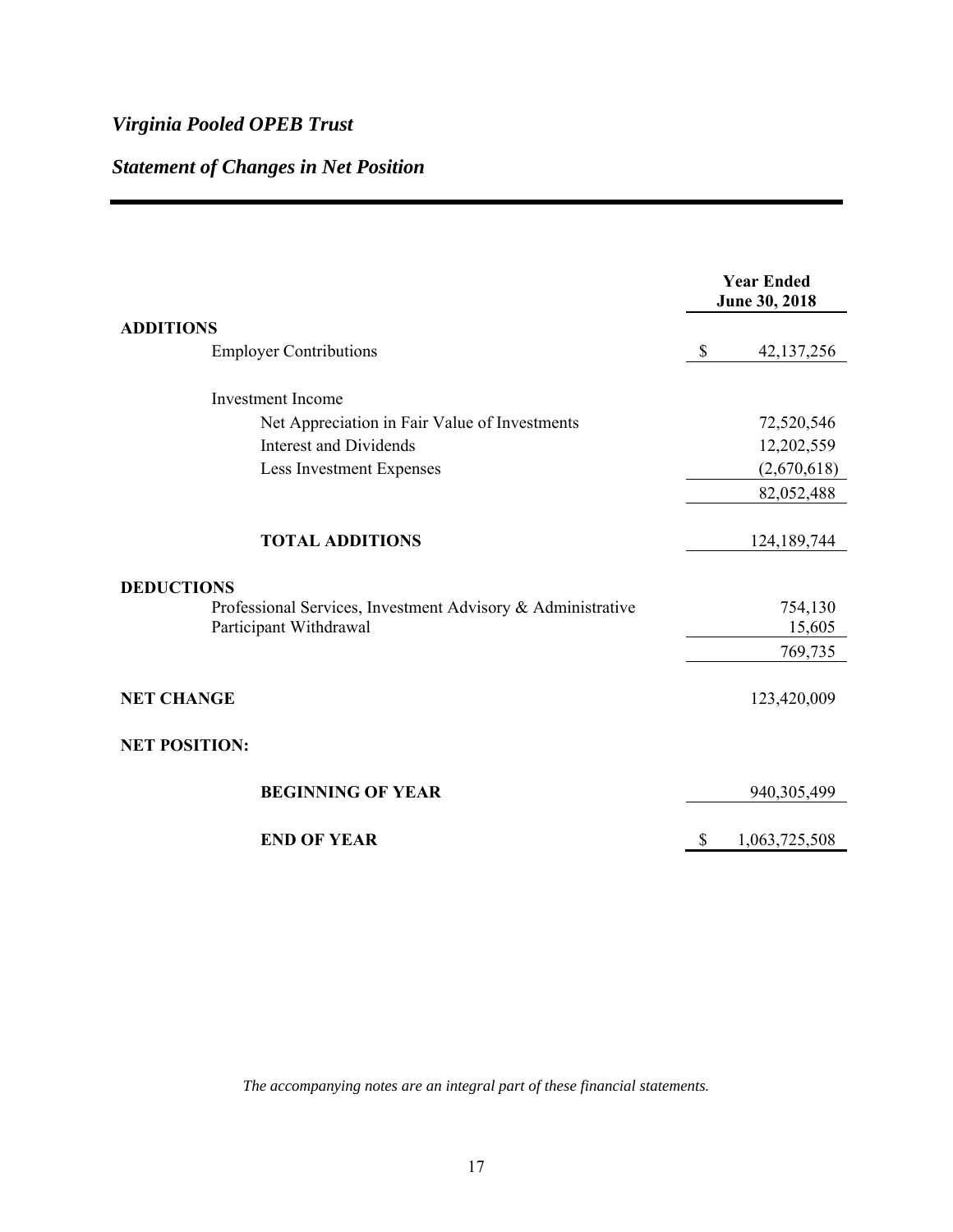### *Notes to Financial Statements*

### **June 30, 2018**

### **1. Organization and Nature of Activities**

The Virginia Pooled OPEB Trust Fund (Trust) was established April 11, 2008, for the purpose of accumulating and investing assets to fund post-employment benefits other than pensions for counties, cities, towns, school divisions and other authorized political subdivisions of the Commonwealth of Virginia. The Trust is not a component unit of another governmental entity.

The Trust's Board of Trustees has fiduciary responsibility for the investment of monies and administration of the Trust pursuant to the Trust Agreement. The Board of Trustees is currently composed of nine members. Trustees are members of Local Finance Boards of participating employers and are elected for staggered three-year terms by the participants in the Trust.

The Trust does not purport to present the financial status of each of the participating employer's postemployment benefit plans, nor do these statements contain information on accumulated plan benefits and other disclosures necessary for a fair presentation of the individual plan in accordance with accounting principles generally accepted in the United States of America.

### **2. Summary of Significant Accounting Policies**

### **Measurement Focus and Basis of Accounting**

The financial statements of the Trust are presented as a fiduciary fund type. The economic resources measurement focus and the accrual basis of accounting are used in the preparation of the financial statements. Employer contributions to each participating employers' account are recognized when received. Benefits and distributions are recognized when a formal request from a participating employer's local finance board is received.

### **Cash and Cash Equivalents**

The Trust considers all cash and highly liquid investments with original maturities of three months or less to be cash equivalents. All cash equivalents are recorded at cost, which approximates fair value.

### **Investments**

Investments are reported at fair value. Fair value is the price that would be received to sell an asset or paid to transfer a liability in an orderly transaction between market participants at the measurement date. See Note 3 and Note 4 for discussion of fair value measurements. Net investment income consists of realized and unrealized appreciation (depreciation) in the fair value of investments, interest income earned, and investment expense. Realized gains and losses on the sale of investments are recognized on the specific identification basis to determine the cost basis of the investments sold. In order to account for each participating employer's activity, separate accounts are maintained by the Trust. As such, investment and expenses are separately accounted for and maintained by employers.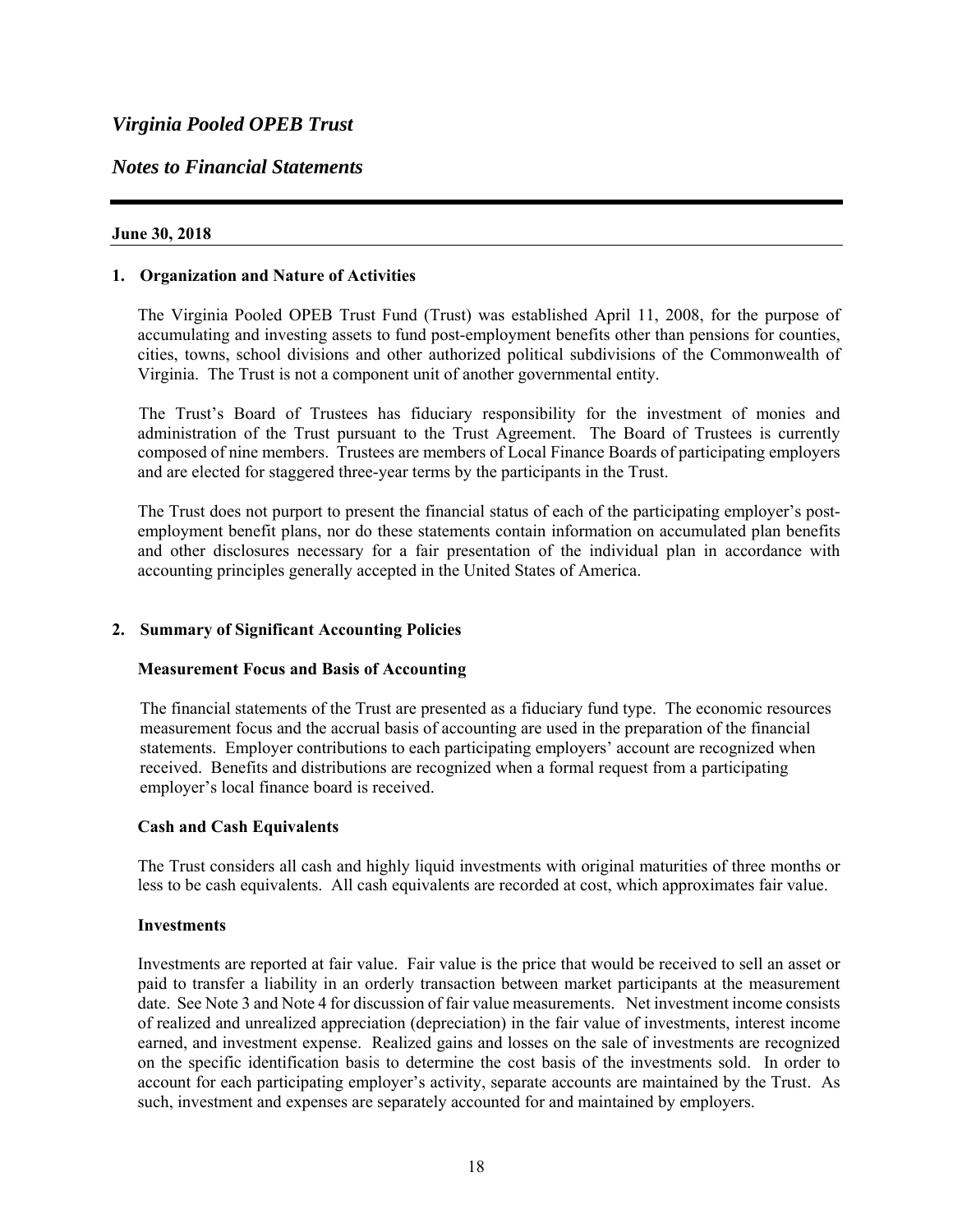### **Taxes**

The Trust is exempt from taxation under Section 115 of the Internal Revenue Code. Accordingly, the accompanying financial statements do not include a provision for federal or state income taxes.

### **Estimates**

The preparation of financial statements in conformity with accounting principles generally accepted in the United States of America requires management to make estimates and assumptions that affect the reported amounts of assets and liabilities and the disclosure of contingent assets and liabilities at the date of the financial statements. Such estimates also affect the reported amounts of revenues and expenses during the reporting period. Actual results could differ from those estimates and assumptions.

### **Termination**

The Trust Agreement specifically allows for the termination of the Trust once "all participation interests of all participating employers have been terminated in their entirety." Partial termination would occur when a participating employer's interest in the Trust is terminated or when a Trust Joinder Agreement has been terminated. In case of termination, either in whole or in part, affected assets of the Trust are distributed or transferred in accordance with the Trust Agreement to a trust or trusts established by the participating employer(s) for the funding of other postemployment benefits.

### **Subsequent events**

In preparing these financial statements, the Trust has evaluated events and transactions for potential recognition or disclosure through October 31, 2018 the date the financial statements were available to be issued.

### **3. Investments and Risk**

The following information regarding disclosures of credit and interest rate risk are designed to inform financial statement users about investment risks which could affect the Trust's ability to meet its obligations. The standard of prudence to be used by investment officials of the Trust shall be the "prudent person" and shall be applied in the context of managing the portfolios.

### **Custodial Credit Risk – Deposits**

The Virginia Security for Public Deposits Act (Act) requires financial institutions holding public deposits in excess of amounts covered by federal insurance to pledge collateral to a pool in the name of the State Treasury Board. The State Treasury Board is responsible for monitoring compliance with the requirements of the Act and for notifying local governments of compliance by banks and savings and loans. If the value of the pool's collateral is inadequate to cover a loss, additional amounts would be assessed on a pro rata basis to the members of the pool. Accordingly, all deposits in banks and savings and loans are considered to be insured. The Trust had no carrying amount or bank balance on deposit at June 30, 2018.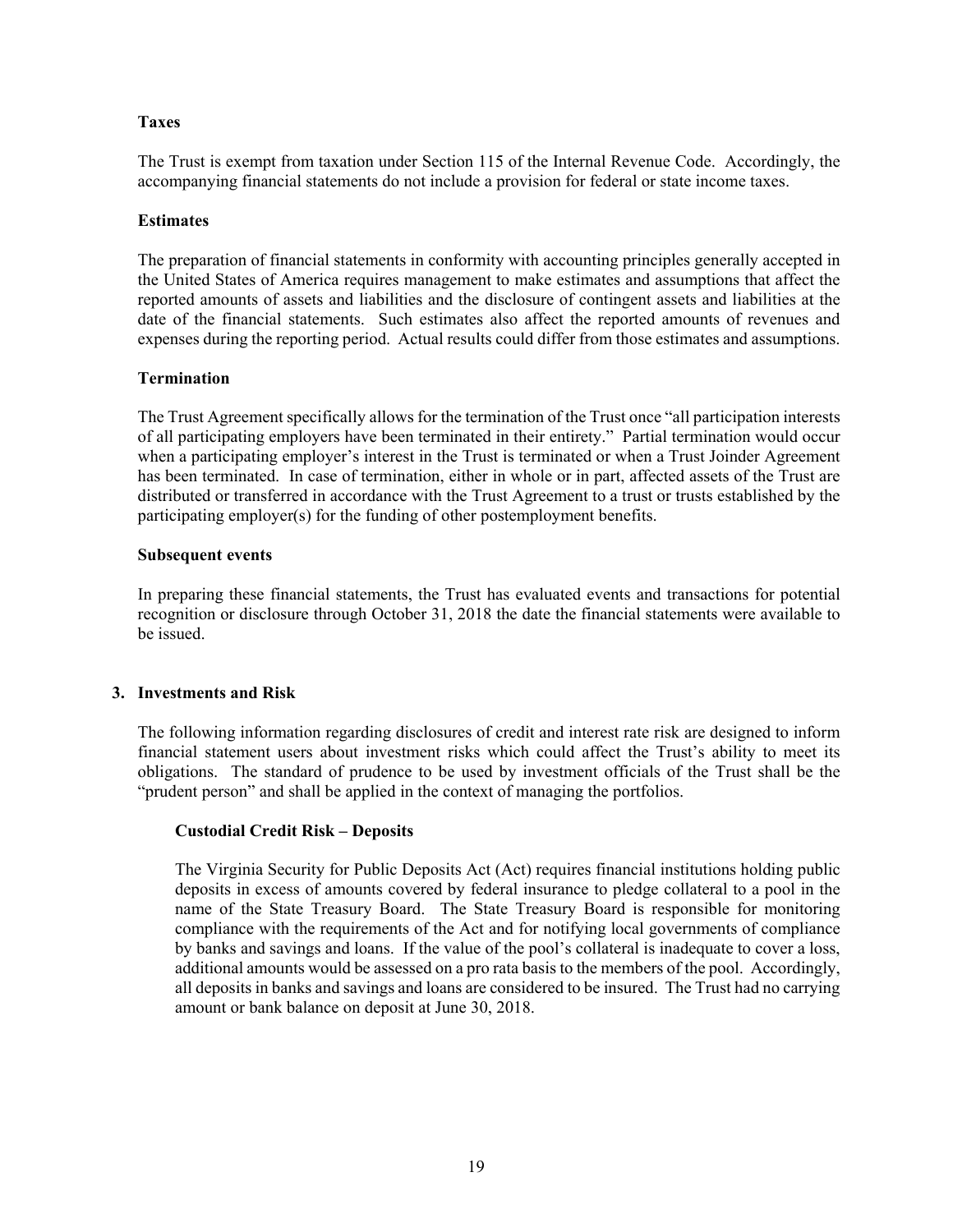### **Interest Rate Risk – Investments**

Interest rate risk is the risk that changes in interest rates will adversely affect the fair value of an investment. Generally, the longer the maturity of an investment, the greater the sensitivity of its fair value to changes in interest rates.

### **Foreign Currency Risk – Investments**

The Trust's exposure to foreign currency risk derives from its holdings of foreign securities and the use of derivatives to hedge the related foreign currency exposure back to the U.S. dollar. Sources of foreign currency risk include the Trust's investments in international equities, emerging markets equities, and fixed income securities. The Trust's international equity, emerging market equity, and fixed income investments are currently implemented through commingled funds and mutual funds. The managers of these commingled funds and mutual funds are expected to prudently diversify their portfolios. Commingled fund and mutual fund assets are expected to be managed by the manager within the guidelines set forth for each fund.

### **Credit Risk - Investments**

Credit risk is the risk that an issuer or other counterparty to an investment will not fulfill its obligations to the Trust. Credit risk is measured by the assignment of a rating by a nationally recognized statistical rating organization. Obligations of the U.S. government or obligations explicitly guaranteed by the U.S. government are not considered to have credit risk and disclosure is not required.

### **Concentration of Credit Risk - Investments**

Concentration of credit risk is the risk of loss attributed to the magnitude of an investment in a single issuer. The Trust's fixed income investments are currently implemented through a commingled fund and mutual funds. Commingled fund and mutual fund assets are expected to be managed by the manager within the guidelines set forth for each fund. Managers of these funds are expected to maintain appropriate levels of diversification in their portfolios.

### **4. Fair Value Measurements**

Fair value, as defined under GAAP, is an exit price representing the price that would be received to sell an asset or paid to transfer a liability in an orderly transaction between market participants at the measurement date. GAAP establishes a three-tier fair value hierarchy which prioritizes the inputs used in measuring fair value. These tiers include:

- Level 1: Observable inputs such as quoted prices in active markets.
- Level 2: Inputs other than quoted prices in active markets that are either directly or indirectly observable.
- Level 3: Unobservable inputs about which little or no market data exists, therefore requiring an entity to develop its own assumptions.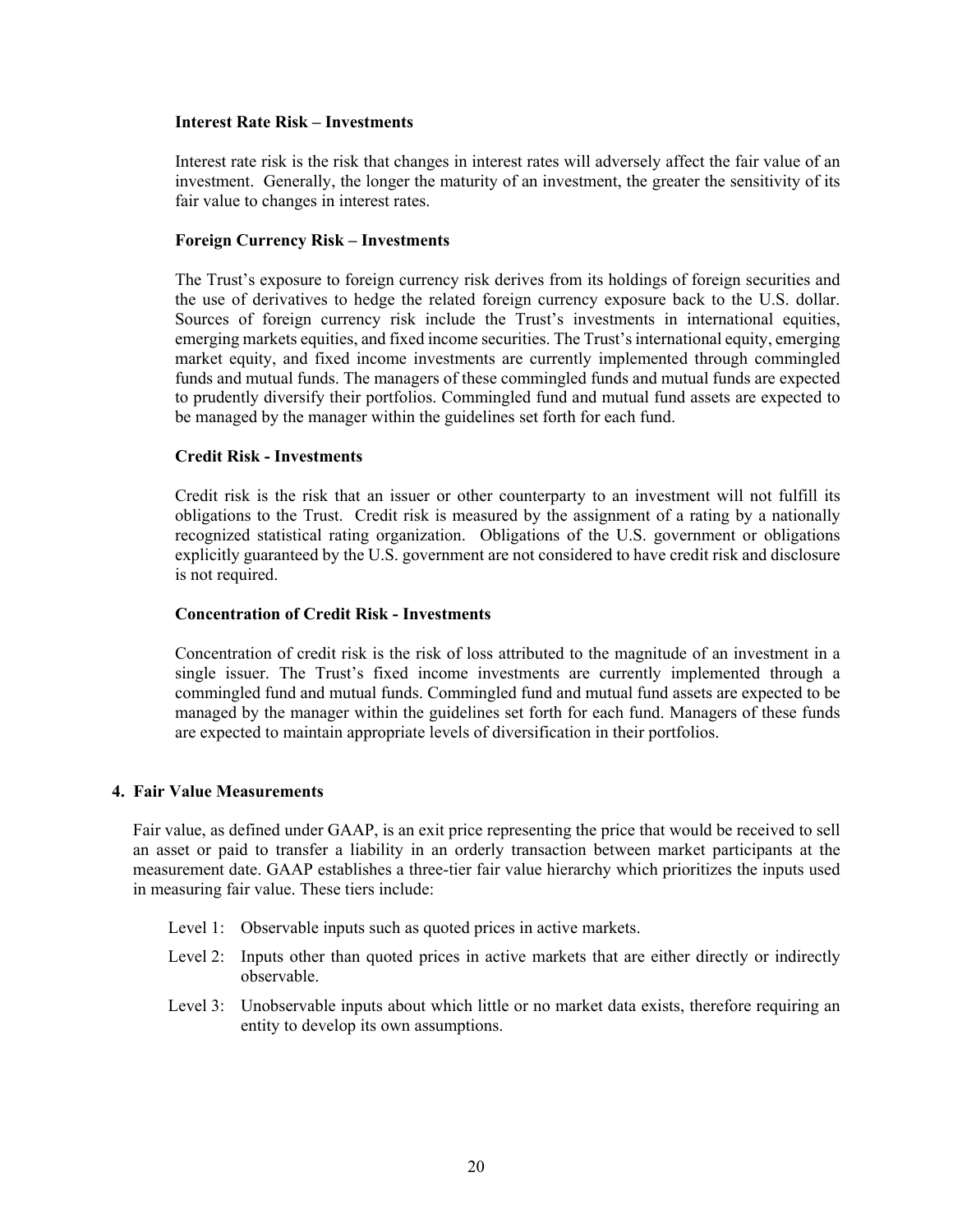Assets and liabilities are classified in their entirety based on the lowest level of input that is significant to the fair value measurement. The Trust's assessment of the significance of a particular input to the fair value measurement requires judgment, and may affect the valuation of fair value assets and liabilities and their placement within the fair value hierarchy levels.

There have been no changes in the methodologies used June 30, 2018. The following is a description of the valuation methodologies used for assets measured at fair value:

### *Common Stocks*

Common stocks in the Trust are publicly traded investments, and are valued daily at the closing price reported on the active market on which the individual securities are traded.

### *Mutual Funds*

Mutual funds are publicly traded investments and are valued daily at the closing price reported on the active market on which the funds are traded.

### *Exchange Traded Funds (ETFs)*

ETFs are publicly traded investments and are valued daily at the closing price reported on the active market on which the funds are traded.

### *Commingled Accounts*

The Trust invests in commingled accounts for which quoted prices are not available in active markets for identical instruments. The Trust utilizes the Net Asset Value (NAV) per share, as determined by the respective investment manager, as the estimated fair value. Because quoted prices in active markets for identical assets are not available, these prices are determined using observable market information such as quotes from less active markets and/or quoted prices of securities with similar characteristics.

### *Limited Partnership – Fund of Hedge Funds*

This fund invests in a number of underlying hedge funds which pursue various strategies. The strategies pursued by the underlying hedge funds include: credit, equity, macro, multi-strategy, and relative value. The Trust's interest in the fund is valued at the NAV of units of the collective partnership. The NAV is used as a practical expedient to estimate fair value. This practical expedient would not be used if it is determined to be probable that the Trust could not redeem its investment at the NAV per unit reported by the fund. Participant purchases may occur monthly. Redemptions are available quarterly upon 70 days' notice.

### *Limited Partnership – Private Equity*

This fund invests in the equity of a variety of privately held companies. The Trust's interest in the fund is valued at the Trust's ownership interest in the collective limited partners' capital. The Trust's ownership interest in limited partners' capital is used as a practical expedient to estimate fair value. This investment can never be redeemed with the fund. Instead, the nature of investments of this type is that distributions are received through the liquidation of the underlying assets of the fund. It is expected that the underlying assets of the fund will be liquidated over a period of six to twelve years. It is probable that the Trust's investment in this fund will be sold at an amount different from Trust's ownership interest in limited partners' capital as of June 30, 2018. The effective date of this fund is December 1, 2015, and it made its inaugural investment in the same month. Barring unusual circumstances, the fund values recent investments in nonmarketable securities at acquisition cost. The primary valuation methodology used to determine the fair value of the fund's investments at June 30, 2018, was recent arms-length financing rounds in which the partnership or other partnerships managed by the general partner had participated. As of June 30, 2018, all underlying investments of the fund were valued at cost.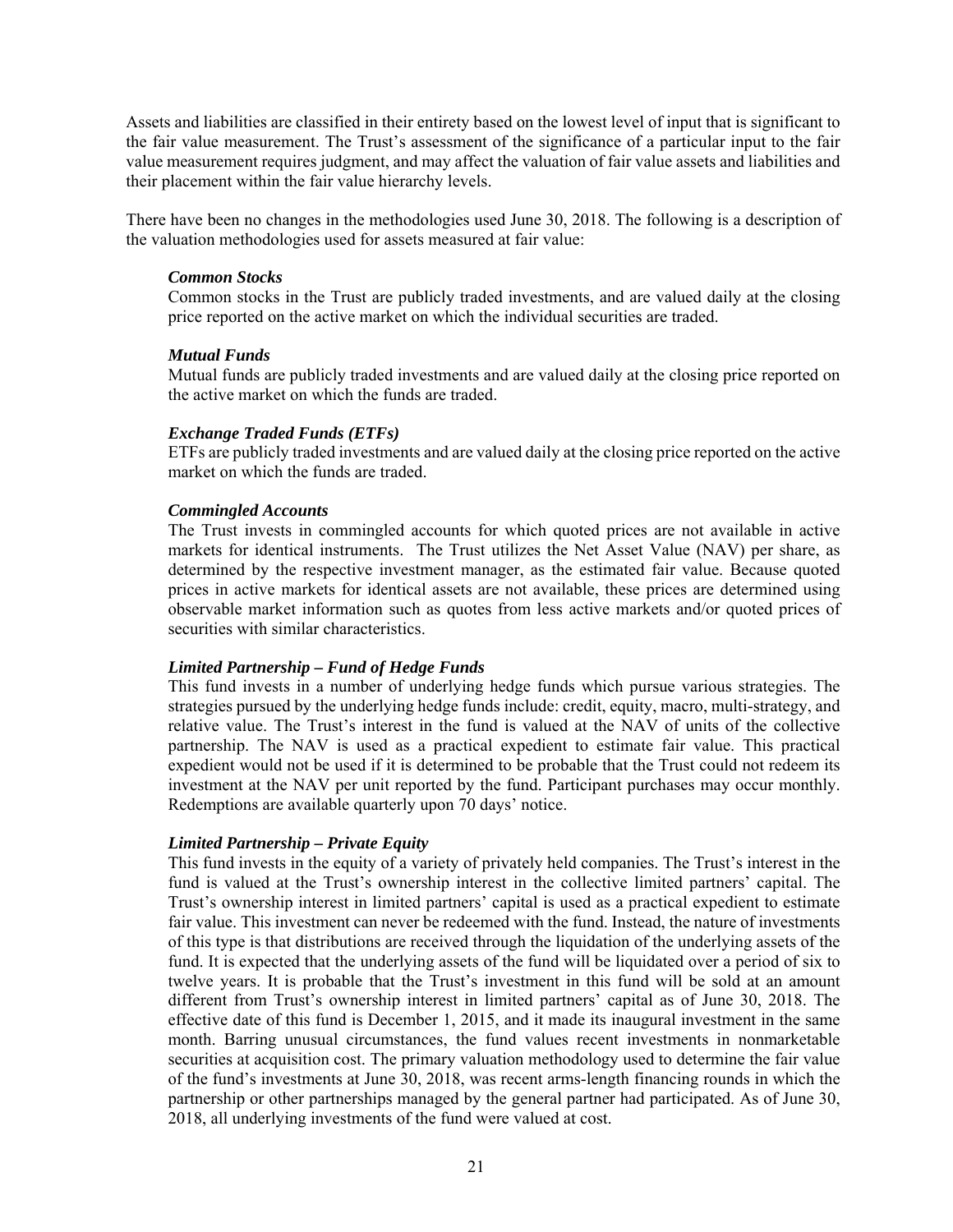### *Limited Partnership – Real Estate*

This fund seeks to provide a total return significantly in excess of the return that can be achieved through holding a portfolio of core properties, which is accomplished by executing value-creation strategies with individual investments. The fund invests in the following value-add strategies: stabilization; repositioning; development; renovation; and, leasing. The NAV is used as a practical expedient to estimate fair value. This practical expedient would not be used if it is determined to be probable that the Trust could not redeem its investment at the NAV per unit reported by the fund. Each of the fund's real property interests generally is appraised every quarter by third-party appraisers through a valuation program administered by an independent valuation consultant. Redemptions are available quarterly upon 60 days' notice.

### *Partnership – Real Estate*

This fund invests primarily in commercial, industrial, and multi-family residential properties and is valued at the NAV of units of the collective partnership. The NAV is used as a practical expedient to estimate fair value. This practical expedient would not be used if it is determined to be probable that the Trust could not redeem its investment at the NAV per unit reported by the fund. The real estate partnership provides quarterly valuations to the Trust. Individual properties are valued internally by the investment manager quarterly. Internal valuations are completed using valuation techniques such as income capitalization, sales comparison, and cost approaches. Independent external appraisals are generally completed annually. Redemptions are available quarterly upon 45 days' notice.

|                             | Fair Value as of June 30, 2018 |               |               |               |                 |  |
|-----------------------------|--------------------------------|---------------|---------------|---------------|-----------------|--|
|                             |                                | Level 1       | Level 2       | Level 3       | <b>Total</b>    |  |
|                             |                                |               |               |               |                 |  |
| Mutual funds                |                                |               |               |               |                 |  |
| Large cap                   |                                | \$290,315,355 | $\mathbb{S}$  | $\mathcal{S}$ | \$290,315,355   |  |
| <b>B</b> ond                |                                | 167,282,691   |               |               | 167,282,691     |  |
| Commingled Accounts         |                                |               |               |               |                 |  |
| International               |                                |               | 193,912,534   |               | 193,912,534     |  |
| Bond                        |                                |               | 92,326,796    |               | 92,326,796      |  |
| Commodities                 |                                |               | 19,060,898    |               | 19,060,898      |  |
| Partnerships                |                                |               |               |               |                 |  |
| <b>Real Estate</b>          |                                |               |               | 40,012,995    | 40,012,995      |  |
| <b>Limited Partnerships</b> |                                |               |               |               |                 |  |
| Hedge Funds                 |                                |               |               | 90,311,392    | 90,311,392      |  |
| Private Equity              |                                |               |               | 7,585,148     | 7,585,148       |  |
| <b>Real Estate</b>          |                                |               |               | 20,333,827    | 20,333,827      |  |
| Common Stock                |                                |               |               |               |                 |  |
| Small cap                   |                                | 130,506,771   |               |               | 130,506,771     |  |
| Cash & equivalents          |                                | 12,470,162    |               |               | 12,470,162      |  |
|                             | Total                          | \$600,574,979 | \$305,300,228 | 158,243,362   | \$1,064,118,569 |  |
|                             |                                |               |               |               |                 |  |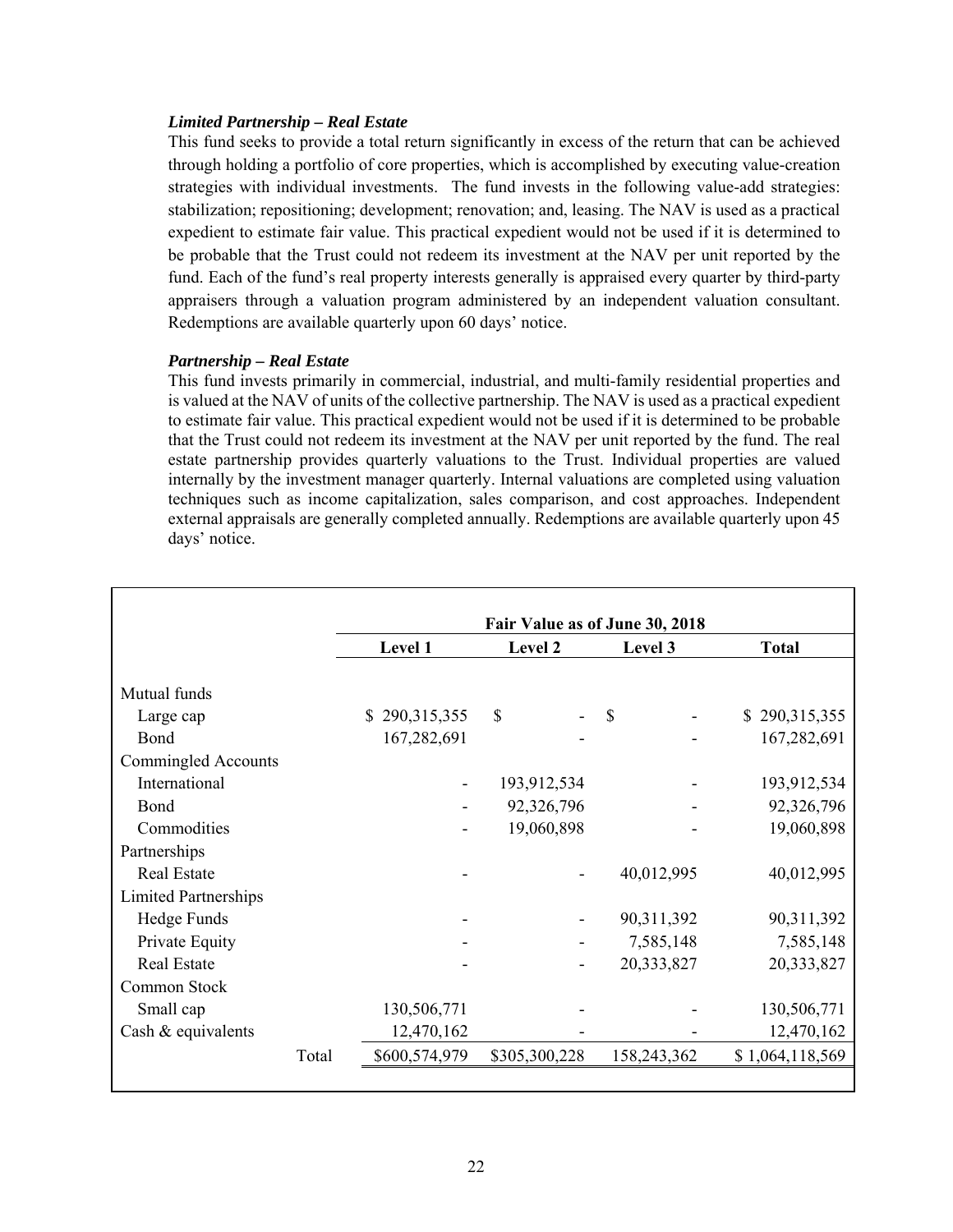The Trust recognizes transfers between the levels as of the actual date of the event or change in circumstances that caused the transfer. There were no transfers between levels during the year ended June 30, 2018.

The following table illustrates the activity of Level 3 assets measured at fair value on a recurring basis from June 30, 2017 to June 30, 2018:

|                                                        | AEW<br><b>Real Estate</b><br><b>Fund</b> | <b>Grosvenor</b><br>Hedge<br><b>Funds</b> | <b>Warburg</b><br>Private<br><b>Equity</b> | <b>UBS</b> Trumbull<br><b>Real Estate</b><br>Fund | <b>Total</b>  |
|--------------------------------------------------------|------------------------------------------|-------------------------------------------|--------------------------------------------|---------------------------------------------------|---------------|
| Fair value at June 30, 2017<br>Realized gains (losses) | \$5,585,119                              | \$1,035,164                               | \$3,979,878                                | \$18,870,665                                      | \$139,470,826 |
| Unrealized gains (losses)                              | 1,161,213                                | 6,109,573                                 | 838,220                                    | 1,031,755                                         | 9,140,761.1   |
| Purchases                                              | 3,285,529                                | 3,077,798                                 | 2,767,050                                  | 432,410                                           | 9,562,787.5   |
| Pending Trades                                         | (375,240)                                | (743, 649)                                |                                            | (108, 932)                                        | (1,227,821.2) |
| <b>Sales</b>                                           |                                          |                                           |                                            |                                                   |               |
| Issuances                                              |                                          |                                           |                                            |                                                   |               |
| Settlements                                            | 356,374                                  | 832,506                                   |                                            | 107,929                                           | 1,296,808.4   |
| Transfers into Level 3                                 |                                          |                                           |                                            |                                                   |               |
| Transfers out of Level 3                               |                                          |                                           |                                            |                                                   |               |
| Fair value at June 30, 2018                            | \$40,012,995                             | \$90,311,392                              | \$7,585,148                                | \$20,333,827                                      | \$158,243,362 |
|                                                        |                                          |                                           |                                            |                                                   |               |

The following table summarizes investments for which fair value is measured using the NAV per share practical expedient as of June 30, 2018.

|                             |                      |                    | Redemption           |                      |
|-----------------------------|----------------------|--------------------|----------------------|----------------------|
|                             | <b>Fair Value at</b> | <b>Unfunded</b>    | <b>Frequency (If</b> | Redemption           |
|                             | June 30, 2018        | <b>Commitments</b> | Eligible)            | <b>Notice Period</b> |
| International Equity $-$    |                      |                    |                      |                      |
| Baring (a)                  | 79,083,142<br>\$.    | \$                 | monthly              | 10 business days     |
| International Equity $-$    |                      |                    |                      |                      |
| Marathon (b)                | 58,598,327           |                    | monthly              | 5 days               |
| Bonds – Pioneer $(c)$       | 92,326,796           |                    | monthly              | 5 days               |
| Fund of Hedge Funds -       |                      |                    |                      |                      |
| Grosvenor $(d)$             | 90,311,392           |                    | quarterly            | 70 days              |
| Real Estate $-$ AEW (e)     | 40,012,995           |                    | quarterly            | 45 days              |
| Commodities - Tap Fund (f)  | 19,060,898           |                    | monthly              | 5 days               |
| Real Estate - UBS T PG (g)  | 20,333,827           |                    | quarterly            | 60 days              |
| Private Equity - Warburg    |                      |                    |                      |                      |
| Pincus (h)                  | 7,585,148            | 12,900,000         | not eligible         | <b>NA</b>            |
| Emerging Markets Equity -   |                      |                    |                      |                      |
| AB Emerging Markets (i)     | 56,231,065           |                    | weekly               | 10 business days     |
| Private Equity – Apollo (j) |                      | 10,200,000         | not eligible         | <b>NA</b>            |
| Total                       | \$463,543,590        | \$23,100,000       |                      |                      |
|                             |                      |                    |                      |                      |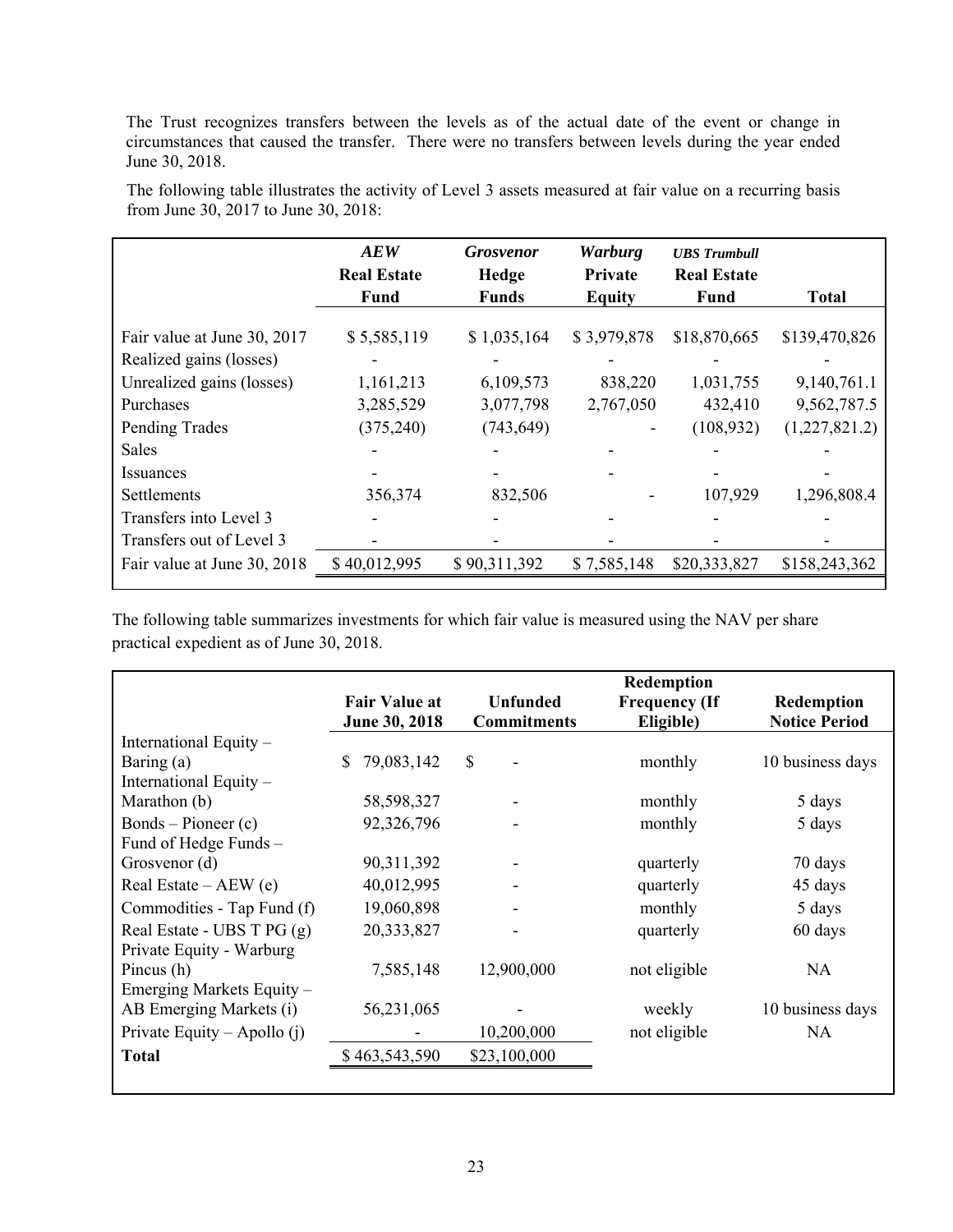(a) The Baring Focused International Equity Fund seeks to achieve long term capital appreciation by investing in a minimum of 30 issuers, under normal market conditions, which are organized, headquartered, or domiciled in any country included in the Morgan Stanley Capital International Europe Australasia Far East Index (the "EAFE Index"). Issuers may also include those whose principal listing is on a securities exchange in any country included in the EAFE index. Under normal market conditions, the Fund invests a minimum of 90% of its total assets in equity securities. Redemptions are available monthly upon 10 business days' notice.

(b) Marathon's philosophy is focused on the capital cycle approach to investment. This is based on the idea that the prospect of high returns will attract excessive capital and vice versa. This philosophy is intrinsically contrarian and the investment ideas are generally very long-term. Marathon invests in developed international equity markets and seeks to outperform the MSCI EAFE Index over a complete market cycle (generally 3-5 years). Redemptions are available monthly upon 5 days' notice.

(c) The Pioneer Institutional Opportunistic Core Plus Portfolio seeks to substantially outperform the Barclays U.S. Universal Index and a peer group of competing managers without incurring significantly higher risk (volatility). The Portfolio seeks to achieve this objective by actively managing a well-diversified portfolio of U.S. and international investment grade and noninvestment grade debt securities. Redemptions are available semi-monthly upon 5 days' notice.

(d) Grosvenor Institutional Partners is a globally diversified, multi-strategy, multi-manager portfolio that allocates its assets to hedge fund managers that invest in various alternative investment strategies. These underlying managers and strategies may include long and short positions in equity and fixed income securities. Redemptions are available quarterly upon 70 days' notice.

(e) The objective of the AEW Core Property Trust (U.S.) Fund is to invest in core real estate assets that will provide investors with a targeted net return that will exceed the NCREIF Fund Index – Open-End Diversified Core Equity ("NFI-ODCE"). The Fund seeks to generate these returns by being disciplined in its approach to the acquisition, asset management and eventual disposition of the Fund's investments. The Fund will acquire primarily stable properties with strong underlying credit, invest in major liquid geographic markets and property types, mitigate risk by maintaining economic diversification and actively manage properties with a view toward growing net operating income. Redemptions are available quarterly upon 45 days' notice.

(f) The investment objectives of the TAP Strategy are to provide an enhancement to an investor's portfolio of financial investments and to provide a partial inflation hedge. The TAP Strategy utilizes a long-only, unleveraged portfolio of primarily exchange-traded, U.S. dollar-denominated futures and forward contracts in tangible commodities. Exchange-traded commodity groups include: agricultural, livestock, foods and fibers, energy, precious metals, and industrial metals. Redemptions are available monthly upon 5 days' notice.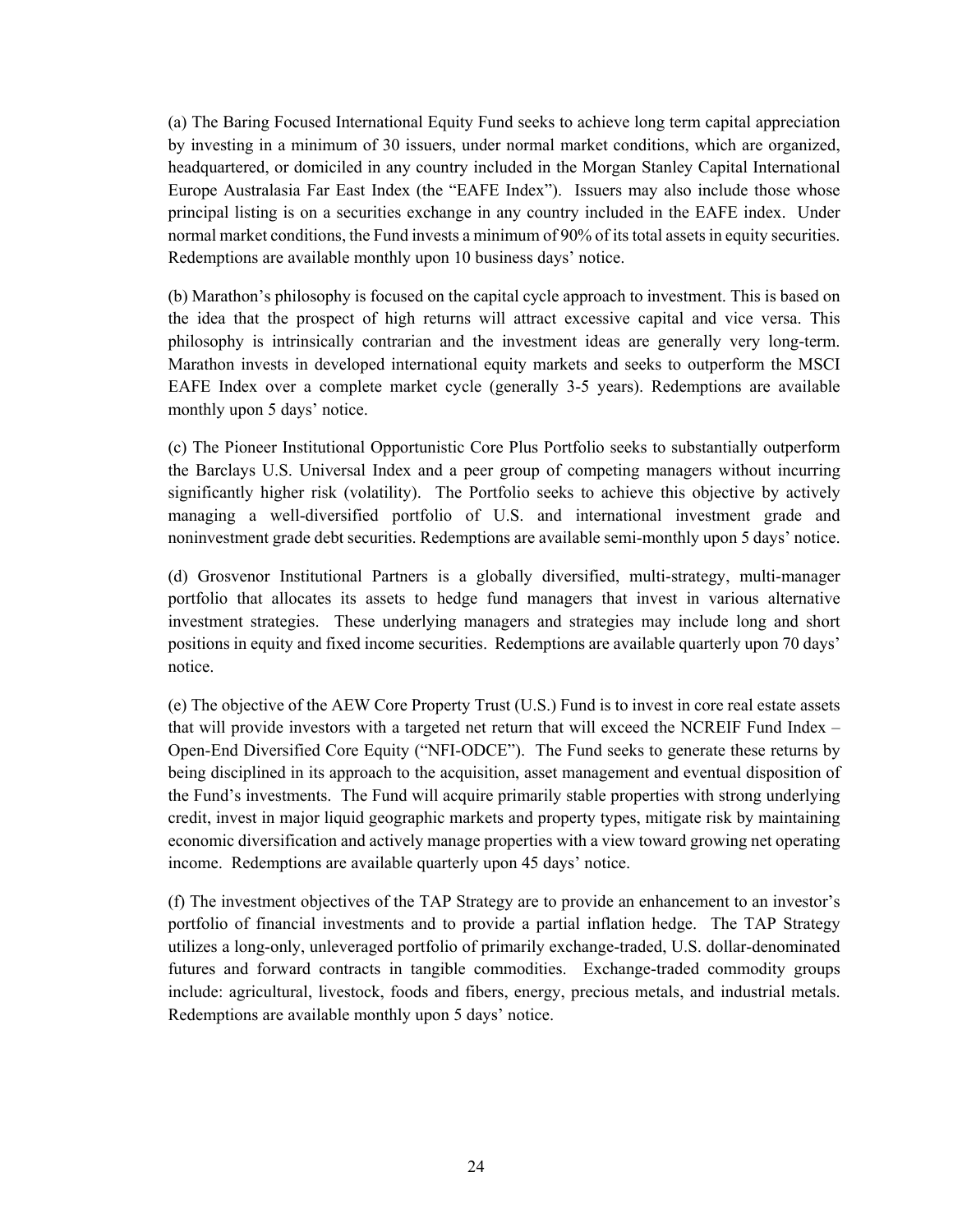(g) The Trumbull Property Growth and Income Fund (TPG) is a diversified Value-Add private property fund launched in June 2006. The Fund's focus has been to invest using a broad range of value-added strategies, such as properties with expansion and/or rehabilitation potential, and to use tactical market selection to enhance returns. The Fund's diversification strategy is based on measurements of the market basket of institutional real estate. The Fund utilizes UBS's robust real estate research group to tactically tilt the portfolio to sectors which they perceive to be the most attractive from a risk-return perspective. The Fund invests in the four major NCREIF property types with additional exposure to hotels, land, and debt investments. The Fund can invest up to 25% of its capital in development activities. Redemptions are available quarterly upon 60 days' notice.

(h) Warburg Pincus Private Equity XII (the Fund) is a 2015 vintage year private equity fund that will continue Warburg Pincus' strategy of thesis driven, growth investing at scale on a global basis. The foundation of the firm's investment strategy is identifying talented entrepreneurs and management teams generally tied to a specific thesis. In addition to growth equity investments, the Fund has the ability to invest in transactions of various sizes and types, from early-stage and startup companies to later-stage transactions that may involve leverage. The Fund has a six-year investment period and a 12-year stated life. The Fund is expected to create a diversified portfolio of 60 – 90 underlying portfolio companies with equity investments ranging from \$50 million to over \$500 million. Redemptions with the Fund are not available.

(i) AB Emerging Markets Strategic Core Equities Strategy is a long-only emerging markets equity portfolio of approximately 70 to 90 stocks. The Strategy seeks to outperform the MSCI Emerging Markets Index by 3 percentage points over full market cycles, while controlling portfolio volatility. The team uses a disciplined bottom-up stock selection process that integrates quantitative and fundamental research to select stocks that are attractive based on quality, stability and price. Redemptions are available weekly upon 10 days' notice.

(j) Apollo Investment Fund IX (the Fund) is a 2017 vintage year private equity fund that will continue Apollo's strategy of value investing at scale on a global basis. Apollo pursues a contrarian, value-oriented investment strategy whereby it focuses on three primary types of investments: Distressed Investments; Corporate Carve-Outs; and, Opportunistic Buyouts. The Fund will target investments in the following sectors: Business Services; Chemicals; Consumer & Retail; Consumer Services; Financial Services; Leisure; Manufacturing & Industrial; Media & Telecom; and Natural Resources. The Fund has a six-year investment period and a 10-year stated life. The Fund has a target size of \$22 billion. Redemptions with the Fund are not available.

### **5. Related Party Transactions**

The Trust has a memorandum of agreement with the Virginia Local Government Finance Corporation (VLGFC), the administrator of a financial services program sponsored by the Virginia Municipal League and Virginia Association of Counties known as, "VML/VACo Finance." Under the agreement, VLGFC serves as administrator for the Trust, which operates as the "VACo/VML Pooled OPEB Trust." VLGFC receives a quarterly program fee calculated individually for each participant on a sliding scale as a percentage of invested assets. The fee covers all administrative costs including personnel, office expense, legal, accounting, and promotion, as well as a portion of investment related custodial services and investment advisory fees. The quarterly program fee during 2018 totaled \$754,130 of which custodial and investment advisory fees comprised \$244,402.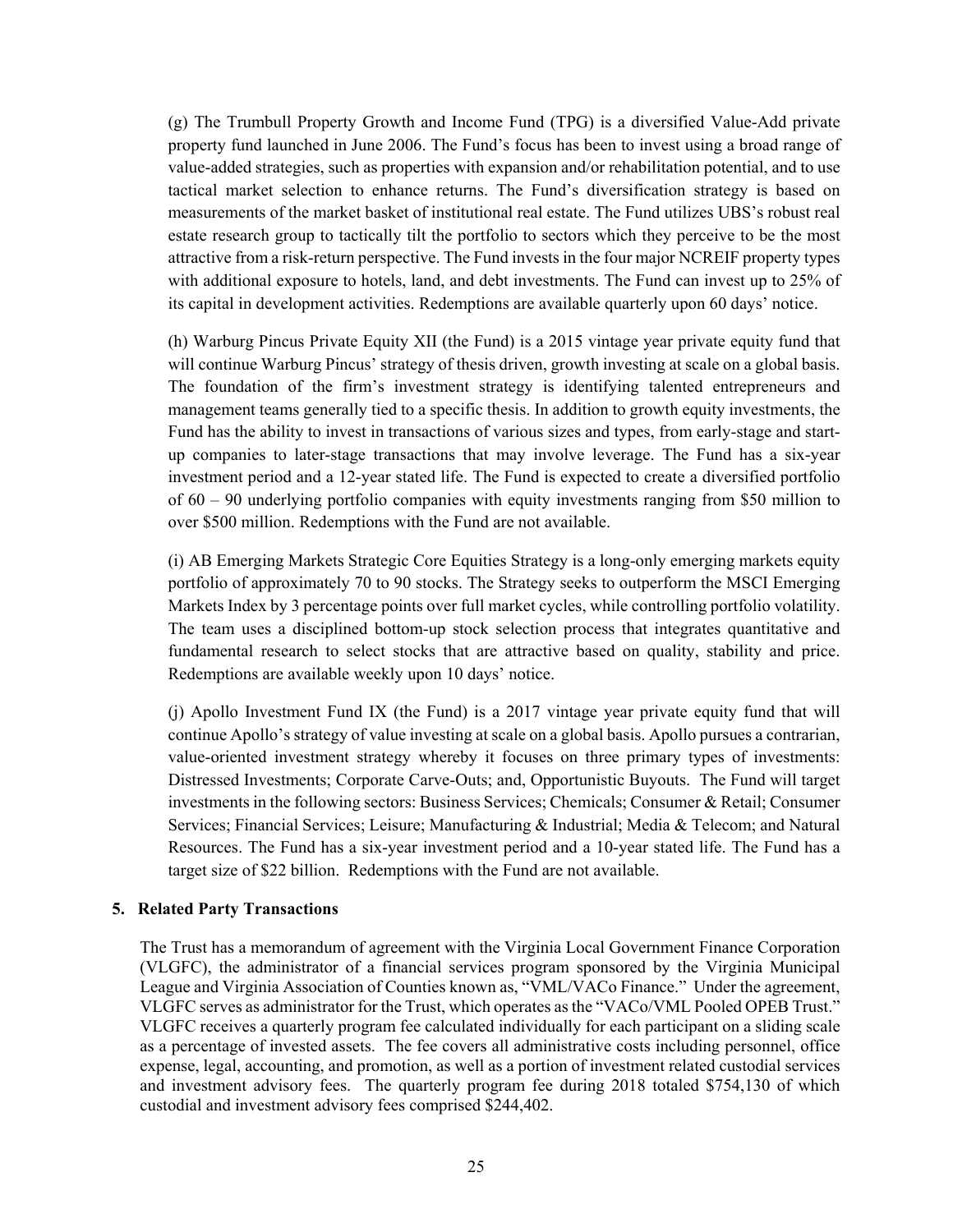### **6. Subsequent Events**

As of September 30, 2018, the Trust had received contributions totaling \$9,687,586 from nine participants. The market value of net invested assets on September 30, 2018, had increased by \$46,110,934, or 4.38%.

In September 2018, the Board selected the BlackRock Strategic Income Opportunities Fund for its liquid absolute return fund strategy. The target allocation to the BlackRock fund for Portfolio I is 4% and for Portfolio II 2%.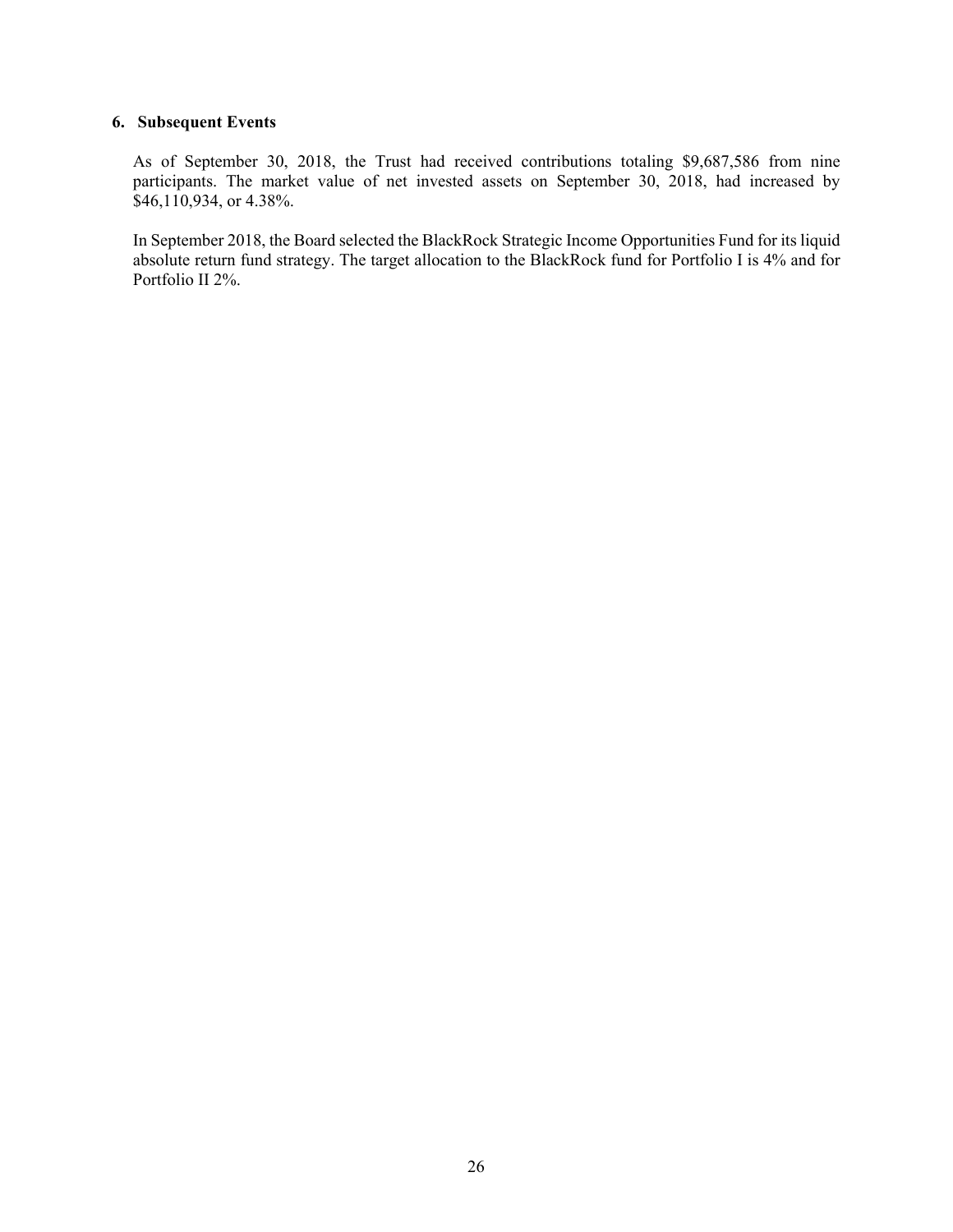

### **Independent Auditors' Report On Internal Control Over Financial Reporting And On Compliance And Other Matters Based On An Audit Of Financial Statements Performed In Accordance With** *Government Auditing Standards*

To the Board of Trustees Virginia Pooled OPEB Trust Fund

We have audited, in accordance with the auditing standards generally accepted in the United States of America and the standards applicable to financial audits contained in *Government Auditing Standards* issued by the Comptroller General of the United States, the financial statements of the Virginia Pooled OPEB Trust Fund, as of and for the year ended June 30, 2018, and the related notes to the financial statements, which collectively comprise the Virginia Pooled OPEB Trust Fund's basic financial statements, and have issued our report thereon dated October 31, 2018.

### *Internal Control Over Financial Reporting*

In planning and performing our audit of the financial statements, we considered the Virginia Pooled OPEB Trust Fund's internal control over financial reporting (internal control) to determine the audit procedures that are appropriate in the circumstances for the purpose of expressing our opinion on the financial statements, but not for the purpose of expressing an opinion on the effectiveness of the Virginia Pooled OPEB Trust Fund's internal control. Accordingly, we do not express an opinion on the effectiveness of the Virginia Pooled OPEB Trust Fund's internal control.

A deficiency in internal control exists when the design or operation of a control does not allow management or employees, in the normal course of performing their assigned functions, to prevent, or detect and correct, misstatements on a timely basis. A material weakness is a deficiency, or a combination of deficiencies, in internal control, such that there is a reasonable possibility that a material misstatement of the entity's financial statements will not be prevented, or detected and corrected on a timely basis. A significant deficiency is a deficiency, or a combination of deficiencies, in internal control that is less severe than a material weakness, yet important enough to merit attention by those charged with governance.

Our consideration of internal control was for the limited purpose described in the first paragraph of this section and was not designed to identify all deficiencies in internal control that might be material weaknesses or, significant deficiencies. Given these limitations, during our audit we did not identify any deficiencies in internal control that we consider to be material weaknesses. However, material weaknesses may exist that have not been identified.

### *Compliance and Other Matters*

As part of obtaining reasonable assurance about whether the Virginia Pooled OPEB Trust Fund's financial statements are free from material misstatement, we performed tests of its compliance with certain provisions of laws, regulations, contracts, and grant agreements, noncompliance with which could have a direct and material effect on the determination of financial statement amounts. However, providing an opinion on compliance with those provisions was not an objective of our audit, and accordingly, we do not express such an opinion. The results of our tests disclosed no instances of noncompliance or other matters that are required to be reported under *Government Auditing Standards*.